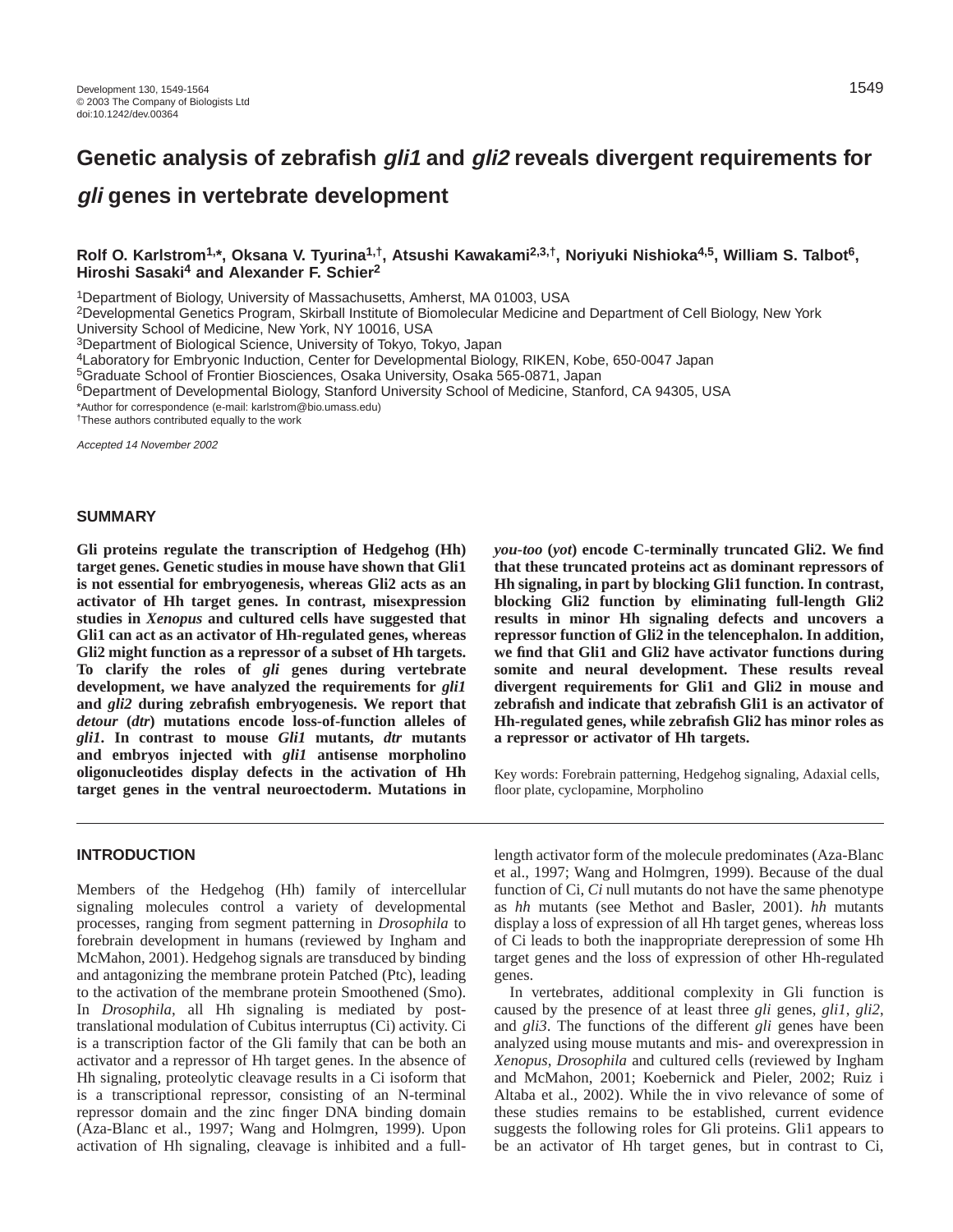Gli1 activity is not regulated post-translationally but transcriptionally by Hh-mediated gene activation (Epstein et al., 1996; Marigo et al., 1996a; Hynes et al., 1997; Lee et al., 1997; Dai et al., 1999). Both N- and C-terminal domains of Gli1 are necessary for its activation function (Ding et al., 1999; Ruiz i Altaba, 1999). Despite its apparent activator function, Gli1 is not essential for normal mouse development (Park et al., 2000; Bai and Joyner, 2001; Bai et al., 2002). In contrast, mouse *Gli2* mutations are perinatal lethal and result in the down-regulation of Hh target genes (Ding et al., 1998; Matise et al., 1998), supporting the idea that Gli2 is a Hh-dependent activator. The C-terminal region of Gli2 appears to be essential for its activation function because C-terminally truncated Gli2 inhibits Hh target genes (Ruiz i Altaba, 1999; Sasaki et al., 1999). Since a C-terminally truncated form of Gli2 might be generated by proteolytic processing, it has been suggested that Gli2 also has repressor activity (Ruiz i Altaba, 1999; Sasaki et al., 1999; von Mering and Basler, 1999; Aza-Blanc et al., 2000). Similarly, Gli3 appears to be processed to a Cterminally truncated repressor of Hh target genes (Ruiz i Altaba, 1999; Sasaki et al., 1999; Shin et al., 1999; Aza-Blanc et al., 2000; Wang et al., 2000). Accordingly, *Gli3* mouse mutants display ectopic activation of Hh targets (Masuya et al., 1995; Ruiz i Altaba, 1998; Litingtung and Chiang, 2000; Tole et al., 2000). Hh signaling is thought to repress *Gli3* transcription and Gli3 processing (Marigo et al., 1996a; Ruiz i Altaba, 1998; Dai et al., 1999; von Mering and Basler, 1999; Aza-Blanc et al., 2000; Wang et al., 2000). The full-length form of Gli3 has been postulated to act as an activator of Hh targets (Dai et al., 1999; Sasaki et al., 1999; Borycki et al., 2000; Litingtung and Chiang, 2000), but direct in vivo evidence is currently not available to support this hypothesis.

Misexpression and cell culture studies give insights into potential Gli functions, but the exact requirement for vertebrate Hedgehog signaling and *Gli* genes has been studied in most detail during neural patterning in mouse mutants. Sonic hedgehog is expressed in the notochord and floor plate (Echelard et al., 1993; Krauss et al., 1993; Roelink et al., 1994; Ekker et al., 1995) and is essential for the induction of floor plate, motor neurons and most classes of ventral interneurons in the spinal cord (Chiang et al., 1996; Ericson et al., 1996). Gli2 is required to mediate some aspects of Hh signaling in the ventral neural tube. Whereas motor neurons and most interneurons develop normally in *Gli2* mutants, the floor plate does not form (Ding et al., 1998; Matise et al., 1998). In contrast, *Gli1* mutant mice have an apparently normal spinal cord, indicating that Gli1 is not essential for interpreting Hh signals in the ventral CNS (Park et al., 2000). Double mutant analysis suggests, however, that Gli1 can contribute to Hh signaling since *Gli1<sup>-/-</sup>*;*Gli2<sup>-/+</sup>* mice show ventral patterning defects not found in *Gli2*–/+ mice (Park et al., 2000). Moreover, expression of low levels of Gli1 in place of Gli2 can rescue *Gli2* mutants (Bai and Joyner, 2001). Taken together, these results support the idea that Gli1 and Gli2 are positive mediators of Hh signaling. In contrast, Gli3 appears to be involved in the repression of Hh targets in the dorsal CNS (Litingtung and Chiang, 2000; Tole et al., 2000).

While mutant data indicate that Gli1 and Gli2 are activators and Gli3 is a repressor of Hh targets, seemingly contradictory results are surprisingly common in the analysis of Gli function. For instance, mis-expression studies in *Xenopus* have led to the

suggestion that Gli1 specifies floor plate development in the neural tube while Gli2 restricts floor plate specification, but induces motoneuron development and patterns the mesoderm (Lee et al., 1997; Marine et al., 1997; Ruiz i Altaba, 1998; Ruiz i Altaba, 1999; Mullor et al., 2001). These proposals contradict the observations that mouse *Gli2* mutants lack floor plate, but do not display defects in early mesoderm patterning, and that Gli1 is not required for ventral patterning (Ding et al., 1998; Matise et al., 1998; Park et al., 2000). These results might reflect the shortcomings of misexpression approaches or complications due to redundancy, but they might also be indicative of context-dependent differences in Gli function. For instance, depending on cell type or species, the requirements and activities of *Gli* genes might differ.

Genetic studies of Hh signaling in zebrafish complement mutant analysis in the mouse and provide an approach to test the conservation and divergence of Gli function in vertebrates. Loss of zebrafish Hh signaling leads to ventral spinal cord defects, deficiencies in ventral forebrain specification, absence of an optic chiasm due to retinal axon guidance defects, absence of slow muscle fiber types, malformations of the dorsal aorta, ventral curvature of the body and defects in pectoral fin development (Brand et al., 1996; Chen et al., 1996; Karlstrom et al., 1996; van Eeden et al., 1996b; van Eeden et al., 1996a; Schauerte et al., 1998; Karlstrom et al., 1999; Lewis et al., 1999; Barresi et al., 2000; Odenthal et al., 2000; Chen et al., 2001; Varga et al., 2001). Forward genetic screens have identified mutations that cause all or some of these phenotypes and affect components of the Hh signaling cascade. These include *sonic-you* (*syu*), which disrupts *shh* (Schauerte et al., 1998), *slow-muscle-omitted* (*smu*), which inactivates *smoothened* (*smo*) (Chen et al., 2001; Varga et al., 2001) and *you-too* (*yot*), which encodes C-terminally truncated forms of Gli2 (Karlstrom et al., 1999). Moreover, several molecularly uncharacterized mutants have a subset of *hh* loss-of-function phenotypes, suggesting that they might encode additional components or mediators of Hh signaling. For instance, the *detour* (*dtr*) mutant was originally isolated because of errors in retinal axon guidance (Karlstrom et al., 1996) and ventral curvature of the body (Brand et al., 1996). Axons that normally cross the midline of the diencephalon fail to do so in *dtr* mutants, and no optic chiasm forms (Karlstrom et al., 1996). In addition, lateral floor plate cells are absent, suggesting defects in Hh signaling similar to those seen in *syu/shh, smu/smo* and *yot/gli2* (Odenthal et al., 2000). Cranial motor neurons also fail to differentiate in *dtr* mutant embryos (Chandrasekhar et al., 1999). Unlike *syu/shh, smu/smo* and *yot/gli2*, *dtr* does not appear to affect somite patterning, differentiation of slow muscle fibers, or formation of the dorsal aorta. Here we identify the *dtr* locus as *gli1* and analyze the roles of *gli1* and *gli2* during zebrafish development. Our results reveal contrasting requirements for *gli* genes in mouse and zebrafish and suggest that *gli1* is an essential activator of Hhregulated genes, whereas *gli2* has minor roles in activating or repressing Hh targets.

# **MATERIALS AND METHODS**

## **Mutant and mapping strains**

Three alleles of  $dr = (dtr^{tm276}, dr^{te370})$  and  $dtr^{ts269}$  were identified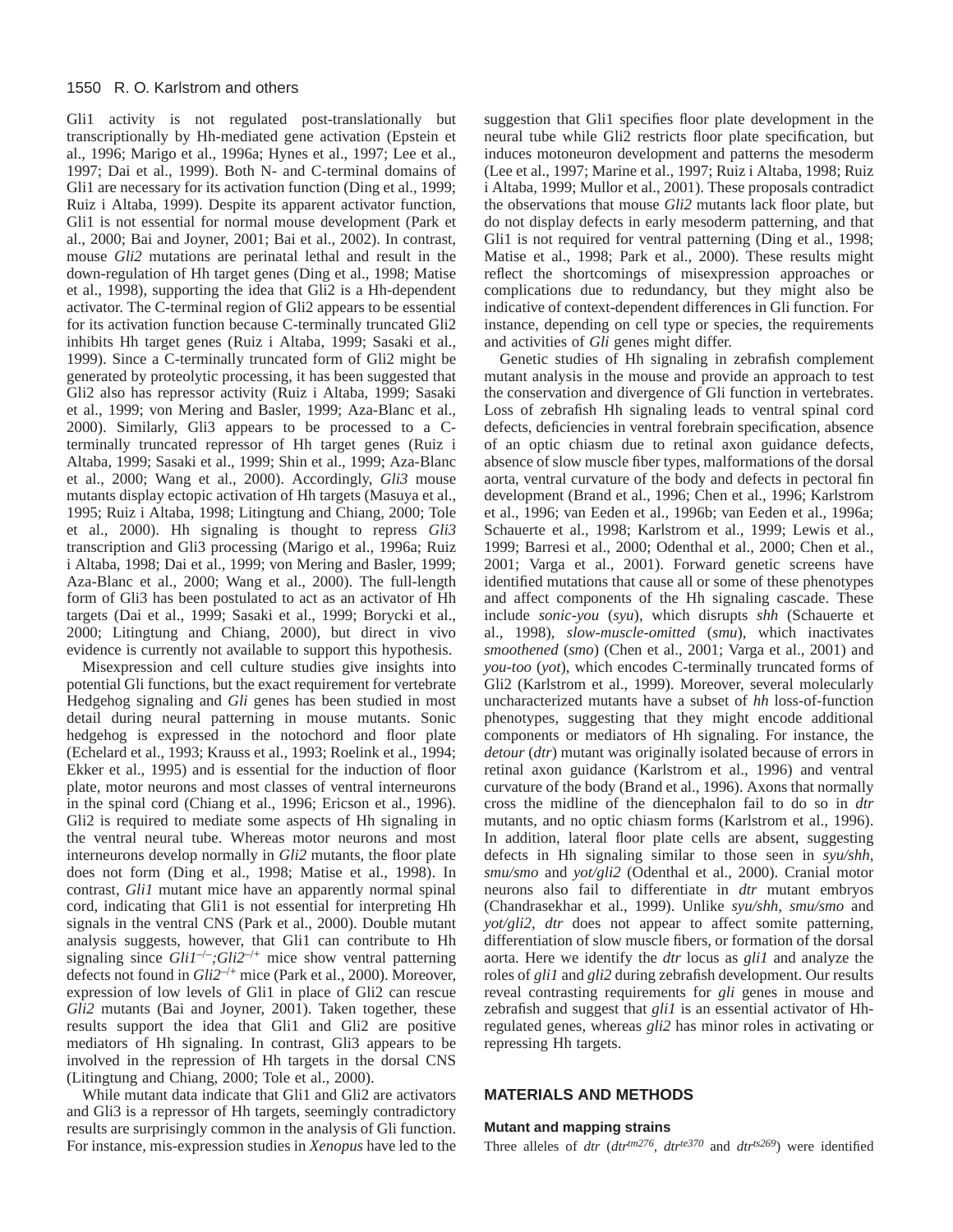previously in mutant screens (Brand et al., 1996; Karlstrom et al., 1996; van Eeden et al., 1996b). For mapping, *dtrts269* was crossed to two polymorphic lines, the WIK line (Rauch et al., 1997) and the TL line. In situ and antibody analyses were performed with the stronger (*dtrts269*) allele. Other mutant strains used were *smooth muscle omitted*  $(smu^{b641})$  and *you-too* (*yot*<sup>ty119</sup>, *yot*<sup>ty17</sup>).

#### **Genetic mapping and linkage analysis**

We determined the position of *dtr* on the zebrafish genetic map using centromere linkage analysis (Johnson et al., 1996; Postlethwait and Talbot, 1997). Gynogenetic diploid embryos were obtained from heterozygous females by early pressure treatment of eggs fertilized with inactivated sperm*.* Mutant and wild-type progeny were identified by visual inspection on day 1 or day 2. DNA prepared from individuals or from pools of eight mutant or wild-type individuals was assayed by PCR using polymorphic markers (simple sequence length polymorphisms) (Knapik et al., 1998). This identified a genetic marker (z3581) on LG6 that was linked to *dtr*. Finer mapping, using embryos obtained from pairwise matings of heterozygous *dtr* parents in a WIK background, identified two other closely linked markers (z4910, z4950). The detailed genetic map in the region of the *gli1* locus can be viewed online using the zebrafish information network (ZFIN) at http://zfin.org.

#### **Cloning the zebrafish gli genes**

Genomic clones were obtained by screening a gridded genomic bacterial artificial chromosome (BAC) library (Genome Systems) using radiolabeled probes for a mouse *Gli2* cDNA at low stringency hybridization conditions. BAC DNA was prepared for positive clones and the BAC ends were sequenced using T7 and SP6 vector primers*.* SP6 end sequence of clone 152g22 showed homology to mouse *Gli1*. PCR primers based on sequence from the T7 end of clone 152g22 amplified a simple sequence length polymorphism (SSLP) detectable upon electrophoresis through 2% agarose gels. This SSLP was used to map the BAC end to LG6 and detect linkage to the *dtr* locus (0 recombinants in 83 meioses). A partial cDNA clone encoding *gli1* was isolated from a 15- to 19-hour embryonic cDNA library (generously provided by Bruce Appel and Judith Eisen, University of Oregon, Eugene) using a radio-labeled PCR probe generated to sequence from the SP6 end of BAC 152g22. 5′ and 3′ RACE reactions (Invitrogen) identified cDNA fragments encoding the 3′ and 5′ portions of zebrafish *gli1*. These fragments were cloned into the pTOPO vector (Invitrogen) and their sequences assembled into the full *gli1* coding region (GenBank accession no. AY173030).

### **Sequencing mutant alleles**

RT-PCR and cycle sequencing were used to sequence the three ENUinduced *dtr* alleles. RNA was isolated from the following pools of 40 embryos: (1) *dtrts269* wild-type siblings; (2) *dtrts269* mutants; (3) *dtrte370* mutants; and (4) *dtrtm276* mutants*.* First-strand cDNA was made using Superscript reverse transcriptase (GIBCO)*.* Fragments (500-1000 bp) were amplified from first strand cDNA by PCR using primers based on the deduced *gli1* cDNA sequence. DNA fragments were then gel purified and cycle sequenced (Stratagene Cyclist). Sequences were compared between pools and to the *gli1* cDNA sequence. The fragments containing the *dtr* point mutations were also subcloned using the TA cloning system (Invitrogen). DNA from two separately isolated clones was purified, and the mutant sequence was verified.

### **PCR genotyping dtr/gli1 and yot/gli2 fish**

Embryos or fin clippings were placed in 50 µl lysis buffer (10 mM Tris pH 7.5, 50 mM KCl, 0.3% Tween 20, 0.3% NP40, 1 mM EDTA) and incubated for 10 minutes at 98°C. Tissue was then digested by adding Proteinase K (Roche) to 2 mg/ml and incubating 2 hours to overnight at 55°C. Proteinase K was then inactivated by incubation at 98°C for 10 minutes. For genotyping  $dtr^{ts26}$  fish, a mutant-specific

reverse primer designed for the *dtrts269* allele (ts269Mu.rv: 5′-TGGG-ATCATGTTGCCCA) was used with a forward primer (dtr8.fw: 5′-GTCTAAAGGCTAAATATGCAGC) to amplify a mutant-specific 560 bp product from homozygous mutants and heterozygotes. A wildtype reverse primer (ts269Wt.rv: 5′-TGGGATCATGTTGCCCG) served as an amplification control. To genotype *yotty17* fish, two primers flanking the mutation site (yot33.fw: 5'-CCACCTAGC-ATATCAGAGAAC, yot28.rv: 5′-CTTGCTCACCGATATTCTGAC) were used to amplify a 589 bp product which was then digested using the *Nla*IV restriction enzyme. The *yotty17* mutation eliminates a *Nla*IV restriction site in the amplified region, resulting in the appearance of a mutant-specific 363 bp band that can be visualized on an agarose gel.

#### **In situ hybridization and antibody labeling**

In situ labeling was performed as described previously (Schier et al., 1997). A 1.4 kb *gli1* probe was synthesized using the 3′ RACE containing plasmid (dtr3′RACE.pCRII) linearized with *Bam*HI using the T7 promoter. Other probes used were zebrafish *gli2* (Karlstrom et al., 1999), *lim3* (Glasgow et al., 1997), *myoD* (Weinberg et al., 1996), *nk2.2* (Barth and Wilson, 1995), *shh* (Krauss et al., 1993), *ptc1* (Concordet et al., 1996) and *pax6* (Krauss et al., 1991).

### **mRNA and morpholino antisense oligonucleotide injections**

Embryos were pressure injected with 500 pl-1 nl of solution at the 1 to 4-cell stage. Embryos were injected in their chorions and held in agarose troughs (Westerfield, 1993). Injected, control injected and uninjected embryos were grown to  $\sim 80\%$  epiboly at  $28^{\circ}$ C, then shifted to 22°C and grown to the 20-somite stage, fixed in 4% paraformaldehyde and processed for in situ hybridization. For morpholino antisense oligonucleotide (MO) injections, embryos were injected with from 1-15 ng of MO diluted in  $1\times$  Danio solution (Westerfield, 1993). zf*gli1* (5′-CCGACACACCCGCTACACCCAC-AGT) and zf*gli2* MO (5′-GGATGATGTAAAGTTCGTCAGTTGC), and a random control MO (5′-CCTCTTACCTCAGTTACAAT-TTATA) were synthesized by Gene Tools (Eugene, OR) and kept as 25 mg/ml stocks in  $1 \times$  Danio solution. Specificity of these MOs is demonstrated by (1) the suppression of the *yot/gli2* repressor phenotype by the *gli2* MO and (2) phenocopy of the *dtr* phenotype by the *gli1* MO in wild-type embryos. Synthetic mRNA was made using the Message Machine kit (Ambion) and diluted in water to 1 mg/ml. *shh* mRNA was synthesized from a pT7TS plasmid containing *shh* (Ekker et al., 1995). Control, β-gal-encoding mRNA was synthesized from a pT7TS plasmid containing the *lacZ* gene.

### **Cell culture analysis of transcriptional activity**

The rat neural stem cell line MNS70 (Nakagawa et al., 1996) was cotransfected with different plasmid constructs containing a *gli* gene in the pcDNA3.1-His cloning vector (Invitrogen) in combination with a reporter plasmid containing luciferase inserted downstream of 8×Gli binding sites (Sasaki et al., 1997). Full-length *gli1* and *gli2* inserts were subcloned into the pcDNA vector from pBluescript (Stratagene). Mutant constructs were made by swapping the appropriate, mutationcontaining DNA fragment, which was generated by RT-PCR from cDNA made from mutant embryos. One day before transfection, MNS70 cells were plated onto poly-D-lysine coated six-well plates at the concentration of  $2\times10^5$  cells per well. Four hours before transfection, cells were re-fed with fresh medium. 1 µg (total) of plasmid DNA (0.4 µg of effector [0.2 µg each of two effectors indicated in figure],  $0.5 \mu$ g of reporter and  $0.1 \mu$ g of reference [SV-β-gal]) was transfected to a well by mixing with 6 µl of Fugene 6 transfection reagent (Roche) according to the manufacture's protocol. Cell lysates were prepared 48 hours after transfection and assayed for luciferase and β-galactosidase activities as previously described (Sasaki et al., 1997). For western analysis, epitope-tagged proteins were detected using an Omni-probe antibody (Santa Cruz Biotechnology).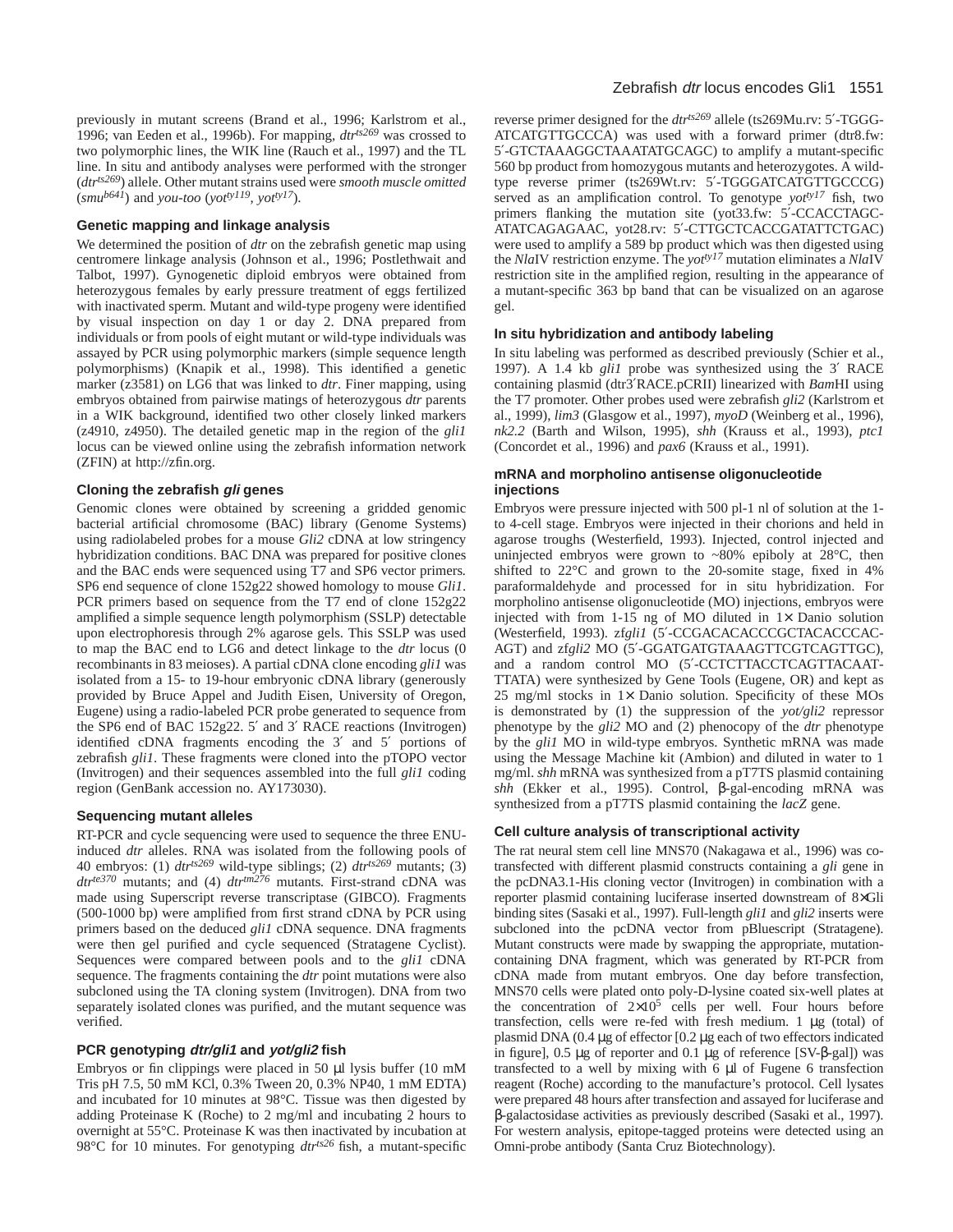#### **Cyclopamine treatments**

2-4 cell embryos were treated with 100 µM cyclopamine (Toronto Chemical) (Incardona et al., 1998) by adding 10 µl of a 10 mM stock solution (in 95% ethanol) to 1 ml of egg water (0.3 g/l Instant Ocean Salt, 1 mg/l Methylene Blue). Control embryos were treated simultaneously with an equal volume (10 µl) of 95% ethanol (cyclopamine carrier) in 1 ml egg water. Treatments were carried out in 12-well plates (40 embryos/well) at 28.5°C. Embryos were grown to the 4-somite stage, dechorionated using 0.2 mg/ml (final) pronase (Sigma) in egg water, fixed with 4% paraformaldehyde, dehydrated in methanol, and processed for in situ hybridization.

# **RESULTS**

# **detour (dtr) mutations disrupt Hedgehog signaling**

Previous studies established that *dtr*, *syu/shh* and *yot/gli2* mutants share CNS and body shape phenotypes (Brand et al., 1996; Karlstrom et al., 1996; Schauerte et al., 1998; Odenthal et al., 2000) (see Fig. 1). This suggested that the *dtr* locus might encode a component of the Hh signaling pathway. To further test the relationship of Hh signaling and *dtr*, we carried out a detailed analysis of the *dtr* phenotype, focusing

on the forebrain. Since previous studies of axon guidance defects in the three *dtr* alleles indicated that *dtrts269* and *dtrte370* are more severe than *dtrtm276* (R. O. K., unpublished results), we focused our analysis on *dtrts269*. In addition to the previously described ventral curvature of the body (Brand et al., 1996), lack of lateral floor plate (Odenthal et al., 2000) and abnormal ipsilateral projection of retinal axons (Karlstrom et al., 1996), we found that the expression of *patched 1* (*ptc1*), an indicator of Hh signaling (see Goodrich and Scott, 1998), is reduced (Fig. 1F). Moreover, we found that expression of *nk2.2*, a Hh-induced marker for ventral neuroectoderm, is absent in the spinal cord and some regions of the ventral forebrain and midbrain and is reduced in the anterior pituitary anlage (Fig. 1J). The reduction of *nk2.2* expression in *dtr* mutants resembles, but is not as severe as that seen in *syu/shh* (Sbrogna et al., 2003), *smu/smo* (Chen et al., 2001; Varga et al., 2001) or *yot/gli2* mutants (Fig. 1K) (Karlstrom et al., 1999). The *pax6* gene has been shown to be negatively regulated by Shh in zebrafish (Ekker et al., 1995; Macdonald et al., 1995). Consistent with a reduction of Hh signaling, *pax6* expression is expanded in *dtr* mutant embryos (Fig. 1N). Taken together, the *dtr* forebrain



**Fig. 1.**  $dr^{-/-}$ ,  $vot^{-/-}$  and  $dr^{-/+}$ ; $vot^{-/+}$  embryos have defects in body axis formation and expression of Hh target genes in the brain. (A-D) Examination of live 36-hour embryos reveals curled body axes in  $dr^{-/-}$ ,  $yot^{-/-}$  and  $dr^{-/+}$ ;  $yot^{-/+}$  mutant embryos. U-shaped somites, indicative of defects in slow muscle cell differentiation, are seen only in  $yot^{-/-}$  and  $dr^{-/+}$ ;  $yot^{-/+}$  embryos,  $dr^{-/-}$  embryos have wild-type somites (insets). (E-H) *patched 1* (*ptc1*) expression is generally reduced in all three genotypes. In situ labeling was performed simultaneously and embryos were developed for the same amount of time in E, F and G. Inset in H shows wild-type sibling developed in same tube as this transheterozygote. (I-L) In all *gli* mutant embryos, *nk2.2* expression is reduced or absent from the anterior pituitary anlage (arrowheads), as well as from different regions of the ventral midbrain and ventral hindbrain. (M-P) Expression of *pax6,* a gene known to be repressed by Hh signaling*,* is variably expanded in the MDB (arrowhead) and hindbrain (arrows). Expression of *pax6* is expanded across the MDB expression domain of *shh* (not shown), *ptc* (E), and *nk2.2* (I). All panels show lateral views, anterior to the left. Eyes were removed in E-P. Gene expression is indicated on the left. Di, diencephalon; HB, hindbrain; MB, midbrain; MDB, mid-diencephalon boundary; MHB, midbrain-hindbrain boundary; te, telencephalon.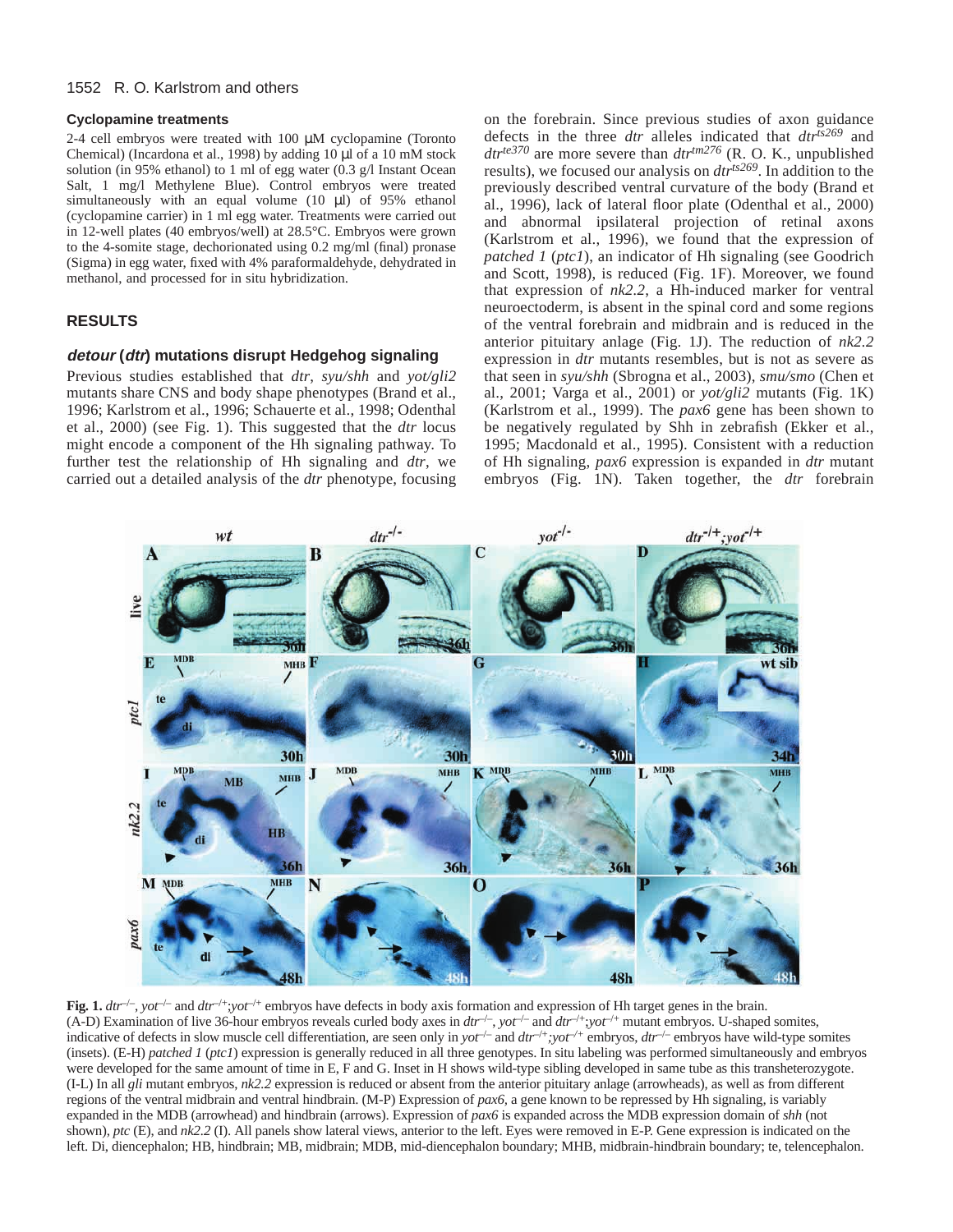**Fig. 2***.* Zebrafish *gli* mutations block Hh signaling. (A) Wild-type expression of the Hh target gene *nk2.2* is unaffected by injection of *lacZ* mRNA. (B,C) *nk2.2* expression is regionally absent in *dtr* and *yot/gli2* mutant embryos (arrows). (D) Injection of *shh* mRNA leads to an expansion of *nk2.2* throughout the CNS in wild-type embryos (arrowheads). (E,F) Over expression of *shh* does not activate *nk2.2* expression in defective regions of *dtr* and *yot/gli2* mutants (arrows), but *nk2.2* expression is expanded in



unaffected regions (arrowheads). All panels show lateral views of 20-somite (19 hour) embryos, anterior to the left, eyes removed. di; diencephalon; HB, hindbrain; MB, midbrain; MDB, mid-diencephalon boundary; MHB, midbrain-hindbrain boundary; te, telencephalon.

phenotypes are similar to, but weaker than those seen in s*yu/shh, smu/smo* and *yot/gli2* mutants.

As an additional test for the role of *dtr* in Hh signaling, we analyzed the effect of Shh overexpression on *nk2.2* transcription in wild-type, *dtr* and *yot* embryos. While *nk2.2* was strongly expanded in wild-type embryos injected with Shh-encoding mRNA (Fig. 2D), the *dtr* and *yot* mutations strongly reduced ectopic activation of *nk2.2* (Fig. 2E,F). These results indicate that *dtr*, like *yot*, acts downstream of Hh signals.

# **detour mutations disrupt zebrafish gli1**

To determine if the *dtr* locus might encode a component of the Hh signaling pathway, we sought to clone the *dtr* gene. We mapped *dtr* to linkage group 6 (LG6) of the zebrafish genetic map. In parallel, we isolated *gli*-containing genomic clones and mapped several of these on the zebrafish genetic map. One clone (BAC 152g22) mapped to LG6 near the *dtr* locus and was tightly linked to *dtr* (0 recombinants in 83 meioses). Sequence obtained from the SP6 end of BAC 152g22 showed high sequence similarity to vertebrate *Gli1* genes. We then isolated and sequenced a zebrafish *gli* cDNA corresponding to the *gli* sequence in BAC 152g22. Subsequent sequence analysis of this cDNA and a 5′ RACE PCR product identified a full-length open reading frame of 1371 amino acids that is closely related to mouse Gli1 (Fig. 3). Sequence analysis revealed point mutations in *gli1* in all three *dtr* alleles (Fig. 3B). Two of the identified point mutations (*dtrte370* and *dtrts269*) introduce premature stop codons that are predicted to result in C-terminally truncated Gli1 proteins. The third point mutation (*dtrtm276*) affects a conserved tyrosine residue in the DNA binding

region of Gli1 known to contact target DNA (Pavletich and Pabo, 1993).

To test how the zebrafish *dtr* mutations affect Gli1 protein function, we used a cell culture assay for Gli transcriptional activity (Sasaki et al., 1997; Sasaki et al., 1999). We found that wild-type zebrafish Gli1 acted as an activator of a Gliresponsive reporter construct (Fig. 4). This activity was similar to, albeit weaker, than that of mouse Gli1. Co-transfection of zebrafish Gli1 with Shh resulted in roughly additive activation of the reporter, indicating that Shh did not significantly alter Gli1 activity in these cells (Fig. 4). The Gli1 proteins encoded by the three *dtr* alleles did not activate the reporter construct and did not interfere with activation mediated by wild-type Gli1 (Fig. 4, compare zfGli1, zfGli1 + dtr mutations, and zfGli1 + pJT4 vector). Consistent with the different allele strengths,  $dtr^{tm276}$ , but not  $dtr^{te370}$  and  $dtr^{ts269}$ , enhanced reporter gene activation by wild-type Gli1. Interestingly, despite its defective DNA binding domain, *dtrtm276* increased Gli1 activity as effectively as did wild-type Gli1. These results indicate that the *dtr* mutations are complete or partial loss-offunction alleles of *gli1*.

As an additional test to determine whether mutations in *gli1* are responsible for the *dtr* phenotype, we knocked down Gli1 activity using an antisense morpholino oligonucleotide (MO) designed to interfere with *gli1* translation. We found that injection of *gli1* MOs into wild-type embryos phenocopied *dtr* spinal cord and forebrain defects. *gli1* MO injection eliminated *nk2.2* expression regionally in the forebrain in the same pattern as seen in *dtr* mutants, and eliminated spinal cord *nk2.2* expression (Fig. 5B,C, Table 1). *fkd4*, a marker of medial and lateral floor plate cells in the spinal cord (Odenthal et al., 2000), was reduced similarly in *dtr* mutant and *gli1* MO-

**Table 1.** *gli1* **MO injection into wild-type embryos phenocopies** *dtr nk2.2* **defects**

| gli MO injected     | Very strong | <i>dtr</i> phenocopy | Partial phenocopy | wt $nk2.2$ | Total |  |
|---------------------|-------------|----------------------|-------------------|------------|-------|--|
| Control $(6-13$ ng) |             |                      |                   | 150 (100%) | 150   |  |
| $0.2 - 1$ ng        |             |                      | 44 (43%)          | 58 (57%)   | 102   |  |
| $2$ ng              |             | $32(60\%)$           | $14(26\%)$        | 7(13%)     | 53    |  |
| 3 <sub>ng</sub>     | 38 (26%)    | 48 (33%)             | 33 (23%)          | 17 (12%)   | 146   |  |
| $5-7$ ng            | 37 (52%)    | 21 (30%)             | 13 (18%)          |            |       |  |
| $11$ ng             | 37 (76%)    | 12(24%)              |                   |            | 49    |  |
|                     |             |                      |                   |            |       |  |

Very strong: *nk2.2* extremely reduced in malformed embryos.

Partial phenocopy: *nk2.2* reduced but not absent.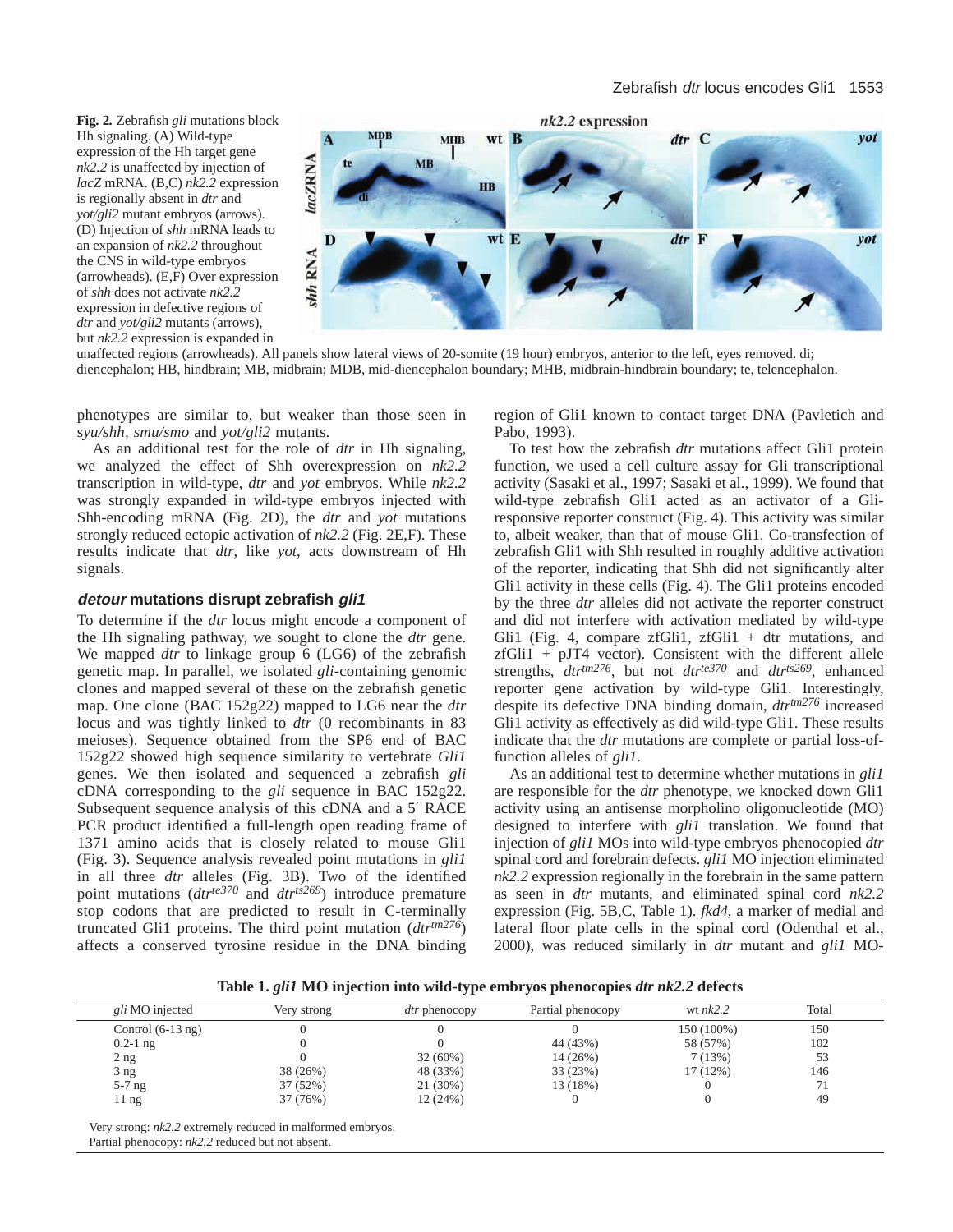

VP16-like motif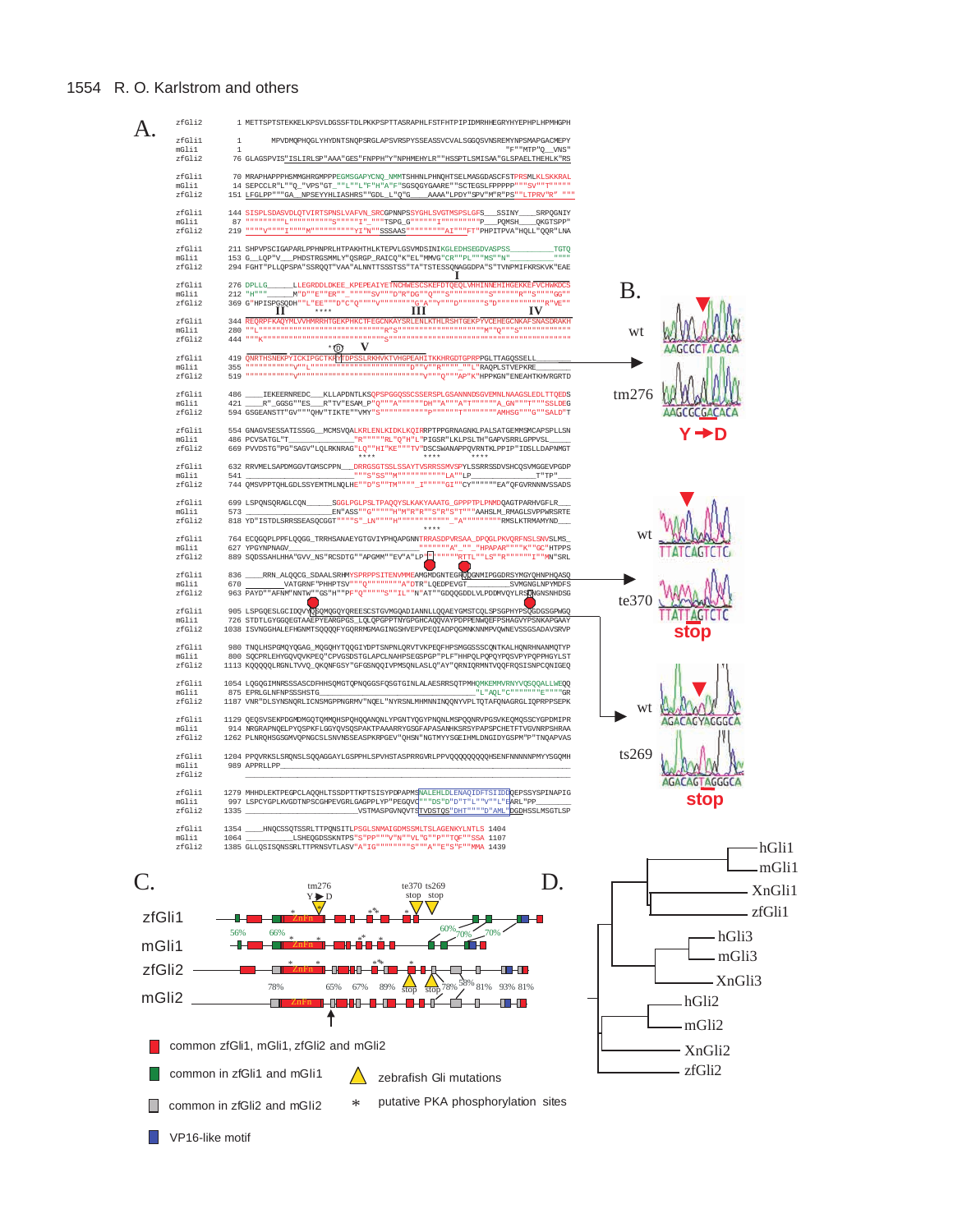**Fig. 3.** Sequence of zebrafish Gli1 and identification of point mutations in the three *dtr* alleles. (A) The deduced amino acid sequence of zebrafish Gli1 (zfGli1) aligned with mouse Gli1 (mGli1) and zebrafish Gli2 (zfGli2). The entire coding region of *gli1* was sequenced in each of the three ENU-induced *dtr* alleles (*dtrtm276*,  $dtr^{\frac{te370}{}}$  and  $dtr^{\frac{t5269}{}}$  and point mutations were found for each allele (boxes). The altered amino acid in *dtrtm276* is shown above the box while nonsense mutations are indicated by red hexagons. Gli2 mutations found in *you-too* are from Karlstrom et al. (Karlstrom et al., 1999). The five zinc finger regions are indicated by lines and potential sites for phosphorylation by protein kinase A (PKA) are indicated by asterisks. A putative VP-16 activator-like domain is indicated by a blue box. Colored sections indicate regions of homology schematized in C. (B) Sequencing ferograms showing point mutations in the three *dtr* alleles. In *dtrtm276* U 1633 is mutated to G, changing tyrosine 440 (UAC: Y) into an aspartic acid (GAC: D). In  $dtr^{t5269}$ C 2956 is mutated to U, changing glutamine 881 (CAG: Q) into a stop codon (UAG). In  $dtr^{te\bar{3}70}$  C 3073 is mutated to

injected embryos (Fig. 5D-F). Taken together, these results establish that *dtr* disrupts *gli1* and demonstrate that Gli1 is essential for zebrafish development.

# **Regulation of gli1 expression**

Although the *gli1* loss-of-function phenotype in zebrafish is in marked contrast to the apparently normal phenotype of mouse *gli1* mutants, the regulation of *gli1* gene expression appears conserved (Fig. 6). Similar to mouse and frog *Gli1* (Hui et al., 1994; Hynes et al., 1997; Lee et al., 1997; Platt et al., 1997), zebrafish *gli1* is expressed in tissues responding to Hh

**Fig. 4***.* Activity of Gli1, Gli2 and mutant Gli proteins in MNS70 cells. (A) Schematic of effector and reporter genes co-transfected into MNS70 cells. Different *gli* constructs were expressed under the control of a CMV promoter. Luciferase activity is induced in a reporter containing 8×Gli protein binding sites from the mouse HNF3β floor plate enhancer (see Sasaki et al., 1999). (B) pcDNA constructs encoding mouse Gli1 (mGli1) and mouse Gli2 (mGli2) both activate the luciferase reporter. A pcDNA construct encoding full-length zebrafish Gli1 (zfGli1) activates luciferase activity, while pcDNA constructs encoding zebrafish Gli2 (zfGli2) or the *dtr/gli1* (tm276, te370, ts269) or *yot/gli2* (ty119, ty17) mutations show no activation. When co-transfected with full-length *gli1*, *dtrtm276* (but not *dtrte370* or *dtrts269*) enhances reporter gene activation by wild-type Gli1. In contrast, co-transfection of *gli1* with constructs encoding full-length Gli2 or the C-terminally truncated *yot* alleles result in the elimination of Gli1 mediated transcriptional activation. Transfection with a pJT4 plasmid encoding Shh activates luciferase activity. Co-transfection with pcDNA-*zfgli1* and pJT4-*shh* has a roughly additive effect on luciferase activity. Cotransfection of pcDNA-*gli2* with pJT4-*shh* reduces the luciferase activity induced by Shh alone. Averaged results of 2 experiments with standard errors. Relative luciferase activities are

U, changing glutamine 920 (CAG: Q) into a stop codon (UAG). (C) Schematic representation of zebrafish and mouse Gli1 and Gli2 protein sequences showing the positions of the stop codons (arrowheads) in the zebrafish mutant alleles. The position corresponding to the site of cleavage that results in a repressor form of Ci is shown by an arrow. Red boxes indicate regions shared among all three sequences, green boxes indicate sequences shared in mouse and zebrafish Gli1 (with percentage amino acid identity indicated), while gray boxes show sequences shared between zebrafish and mouse Gli2 (with percentage amino acid identity indicated). The zinc finger region is marked by ZnFn. Blue box shows region of homology to the VP-16 activator domain, asterisks indicate potential PKA phosphorylation sites. (D) Cladogram showing similarity of mouse (m), frog (Xn) and zebrafish (zf) Gli sequences. Tree is based on ClustalW alignment of amino acid sequences. A search of zebrafish EST databases and genomic trace sequences using mouse Gli1 sequence did not reveal a sequence more similar than the zebrafish Gli1 sequence shown above.

signaling, including the ventral CNS, presomitic mesoderm, posterior fin buds and later in endodermal tissue (see Fig. 6 for details). As in other species, this expression closely parallels the expression of the Hh target gene *ptc1* (Concordet et al., 1996; Goodrich et al., 1996; Marigo et al., 1996b; Platt et al., 1997).

Ectopic Hh signaling is sufficient to activate *Gli1* expression in mouse, chick and frog (Epstein et al., 1996; Marigo et al., 1996a; Hynes et al., 1997; Lee et al., 1997; Ruiz i Altaba, 1998). Similarly, we find that *gli1* transcription is activated throughout the CNS by ectopic Shh expression (Fig. 7B). These results



indicated by bars while protein schematics at top show the sites of the mutations encoded by each *gli* mutant construct. (C) Western analysis showing Gli proteins produced in cell culture. Asterisks indicate bands of predicted size for each transfected construct.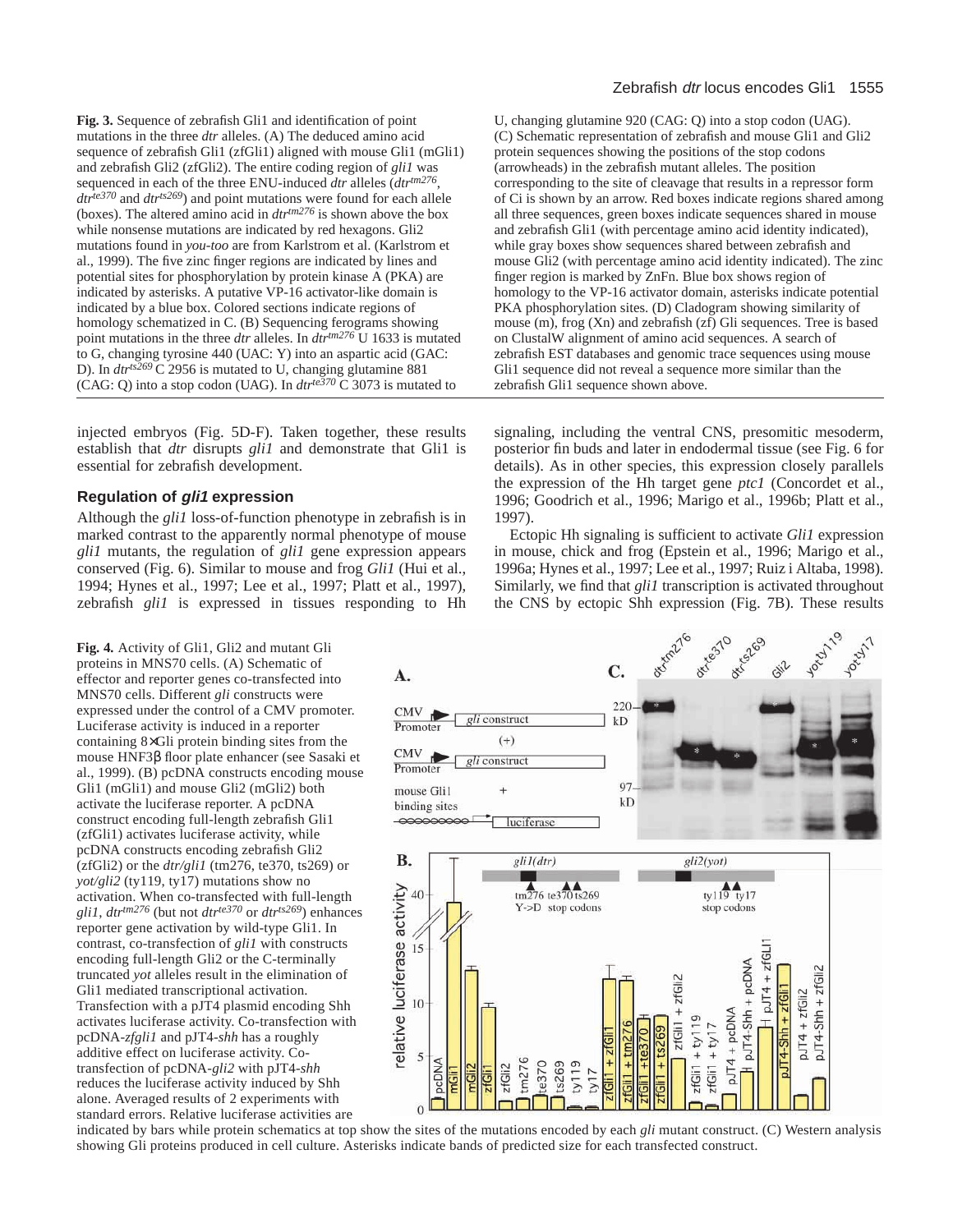**Fig. 5***. gli1* knockdown phenocopies *dtr/gli1*. (A) Expression of *nk2.2* is unaffected by injection of a control morpholino (MO). (B) *dtr/gli1* mutations eliminate *nk2.2* expression in some regions of the brain (arrow and arrowhead). (C) Injection of a *gli1*MO into wild-type embryos leads to a loss of *nk2.2* expression identical to that seen in *dtr/gli1* mutant embryos (compare arrows, see also Table 1). (D) Expression of *fkd4* in the medial and lateral floor plate is unaffected by control MO injections. (E) *fkd4* expression is extremely reduced in *dtr/gli1* mutants (compare bracket and arrow to those in D).



(F) *fkd4* expression is similarly reduced in lateral floor plate cells after *gli1* MO injection (compare bracket and arrow to those in D). (d′, e′, and f′) show cross sections through the trunk at the level of the yolk plug. nc; notochord

indicate that Hh signaling is sufficient to induce *gli1* gene expression. To test if Hh signaling is required for *gli1* transcription in zebrafish, as it is in mouse (Bai et al., 2002), we examined the expression of *gli1* in the *smoothened* mutant *slow-muscle-omitted (smu)* (Chen et al., 2001; Varga et al., 2001). *smu/smo* mutations severely block Hh signaling (Barresi et al., 2000). *gli1* expression is strongly, but not completely, reduced in *smu/smo* mutant embryos (Fig. 7B,C), indicating that Hh signaling is required for the full activation of *gli1* transcription. To determine whether *gli1* expression present in *smu/smo* mutant embryos is due to Hh signaling that results from maternal Smoothened function, we treated embryos with the alkaloid cyclopamine from the 2-cell stage throughout embryogenesis. Cyclopamine is thought to completely block Hh signaling at the level of Smoothened (Taipale et al., 2000). Low levels of *gli1* expression seen in cyclopamine-treated embryos were identical to those seen in *smu/smo* mutants, suggesting that Smoothened-mediated Hh signaling is not necessary to initiate weak *gli1* expression (Fig. 7E-G). These data suggest that low level *gli1* expression is independent of Hh signaling, and that *gli1* transcription becomes fully activated by Hh signals to mediate its effect on Hh target genes.

# **Zebrafish yot alleles encode dominant repressor forms of Gli2**

The finding that *gli1* is essential in zebrafish, but not in mouse, prompted us to extend our studies to determine the role of *gli2* in zebrafish. We first tested the activity of the previously

identified *yot/gli2* mutations. The two available *yot/gli2* alleles contain point mutations that introduce premature stop codons in the C-terminus of the protein (Karlstrom et al., 1999). We speculated that these *yot/gli2* alleles might encode repressors of Hh signaling, because of the weak dominant muscle phenotype seen in *yot–/+* embryos (van Eeden et al., 1996b) and the similarities between these truncated proteins and cleaved Gli proteins known to act as repressors of Hh signaling (Ruiz i Altaba, 1999; Sasaki et al., 1999; Shin et al., 1999; von Mering and Basler, 1999; Aza-Blanc et al., 2000). In support of this hypothesis, co-transfection of the C-terminal *yot/gli2* truncations with *gli1* abolished Gli1-mediated transcriptional activation in cell culture (Fig. 4B). In contrast, transfection of wild-type *gli2* only partially blocks transcriptional activation by Gli1 or Shh (Fig. 4B). The *yot* repressor hypothesis also predicts that the *yot/gli2* phenotype can be partially rescued, rather than phenocopied, by blocking the generation of the mutant proteins. Indeed, injection of *gli2* MOs into *yot*–/– embryos effectively rescued *nk2.2* expression and partially suppressed defects in *myoD* expression (Fig. 8, Table 2; see below). These data provide evidence that the C-terminally truncated Gli2 proteins encoded by *yotty17* and *yotty119* are potent repressors of Hh target genes.

Based on the repressive effects of C-terminally truncated Gli2 on Gli1-mediated activation in vitro, it is conceivable that *yot* also interferes, at least in part, with Gli1 function in vivo. This model predicts that *yot/gli2* and *dtr/gli1* might genetically interact. Indeed, we found that *yot*–/+; *dtr*–/+ embryos display

| gli2 MO injected     | $\gamma \circ t^{-1}$ phenotype<br>$(\mathcal{Q}$ nk2.2, no myoD) | $\gamma \circ t^{-/+}$ phenotype<br>(wt $nk2.2$ , $\oplus$ myoD) | Wild-type<br>(nk2.2, myoD) | Total  |
|----------------------|-------------------------------------------------------------------|------------------------------------------------------------------|----------------------------|--------|
| Uninjected siblings* | 62(23%)                                                           | 141 (51%)                                                        | 73(26%)                    | 276    |
| 1 ng                 | 3(5%)                                                             | 15(24%)                                                          | 45 (71%)                   | 63     |
| $3-7$ ng             |                                                                   | 18 (23%)                                                         | 61(77%)                    | 79     |
| $10-15$ ng           |                                                                   | 25 (14%)                                                         | 148 (86%)                  | 173    |
|                      | $nk2.1b$ reduced in di.                                           | Partial <i>nk2.1b</i> rescue                                     | wt $nk2.1b$                |        |
| Uninjected           | $26(30\%)$                                                        |                                                                  | 60(70%)                    | 86     |
| 6 ng                 |                                                                   | 8 (21%)                                                          | 30(79%)                    | 38**   |
| 10 <sub>ng</sub>     |                                                                   | $1(2\%)$                                                         | 39 (98%)                   | $40**$ |

**Table 2.** *gli2* **MO injections into**  $\gamma v t^{-/2} \times \gamma v t^{-/2}$  **crosses\*** 

Ú: reduced; di: diencephalon.

\*Expected genotypes: 25% *yot*–/–, 50% *yot*–/+, 25% homozygous wild type.

\*\*All *gli2* MO-injected embryos showed expanded *nk2.1b* in the telencephalon.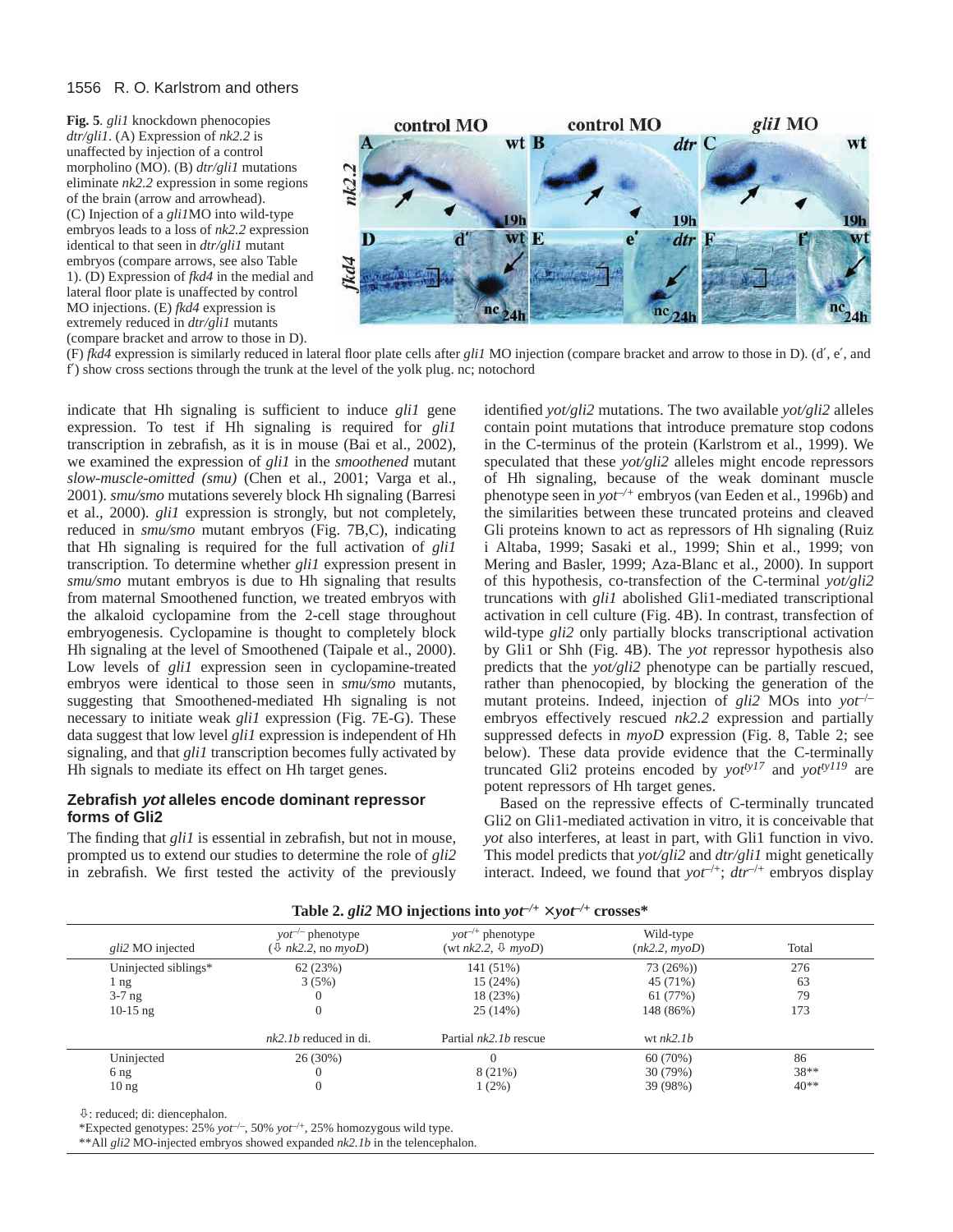phenotypes indicative of Hh signaling defects. Double heterozygotes have somite defects and curved body axes (Fig. 1D), reduction of *nk2.2* and *ptc1* expression (Fig. 1H,L) and expansion of *pax6* expression (Fig. 1P). These phenotypes are more severe than in *dtr*/*gli1* embryos, but less severe than in *yot/gli2* embryos. Taken together, these results indicate that Cterminally truncated Gli2 proteins interfere with Hh signaling, in part by antagonizing Gli1.

# **Minor roles for full-length Gli2 in the activation of Hh target genes**

Whereas the C-terminal truncation alleles of *gli2* provide

**Fig. 6***.* Developmental expression of zebrafish *gli1*. (A) 80% epiboly. Transcripts for *gli1* are first detected in the anterior neural plate (arrowhead) and in pre-somitic mesoderm (arrows). (B) 2-somite stage. In the trunk, both *gli1* (left panel) and *gli2* (right panel) are expressed in adaxial cells (arrowheads) adjacent to the notochord. *gli1*, like *gli2*, is also expressed in paraxial mesoderm, with *gli2* expression extending more laterally (arrows). (C) 5-somite stage. *gli1* is expressed throughout the anterior neural plate (white arrowhead), in adaxial cells that give rise to slow muscle fibers (black arrowheads), as well as in the tailbud (out of focus). Some patchy expression is gli1 present in the developing spinal cord (arrow). (D) 10-somite stage, dorsal view (left) and cross section (right) of the trunk. *gli1* expression continues in adaxial cells (arrowheads) and spreads laterally into developing somites (asterisk). *gli1* is expressed ventrally in the spinal cord (larger arrow) but not in floor plate cells adjacent to the notochord (smaller arrow). (E-J) Lateral views of the brain, eyes have been removed. (E) 10-somite stage. *gli1* is expressed E throughout the ventral forebrain, midbrain, hindbrain, and spinal cord (not shown). (F) 20-somite stage. In the brain, *gli1* is expressed in ventral regions in a pattern

similar to that of *ptc1* (see Fig. 3). In the forebrain, *gli1* is primarily expressed in the diencephalon, but expression also extends into the ventral telencephalon dorsal to the optic recess (black dot). Expression is now absent in the ventral-most diencephalon, with the exception of a large patch in the posterior part of the developing

hypothalamus (arrow). (G,H) 24 hours and 30 hours. *gli1* expression continues in the ventral CNS, including in the pre- and post-

Zebrafish dtr locus encodes Gli1 1557

information about the effect of dominant repressors on Hh signaling in vivo, they do not address the requirement for Gli2 during embryonic development. Therefore, we characterized the phenotypes generated by injecting *gli2* MOs into wild-type embryos. Surprisingly, knock down of Gli2 in wild-type embryos did not lead to significant defects in most structures affected by Hh signaling. In particular, ventral CNS (*ptc1, nk2.2, fkd4*) and somite (*myoD*) markers were expressed normally (Fig. 8A,D,G). In some embryos, *ptc1* and *fkd4* expression was slightly expanded (Fig. 8A and data not shown).

Previous studies have suggested that full-length Gli2 is a Hhdependent activator of Hh target genes (Ding et al., 1998;



optic areas on either side of the optic recess (black dot) and in the patch in the posterior hypothalamus (arrow). (I) Expression in the trunk at 30 hours. *gli1* is strongly expressed in the spinal cord (arrows) and is more weakly expressed in somites. Cross section through trunk (right) shows spinal cord *gli1* expression (larger arrow) is absent from dorsal cells and ventral floor plate cells (smaller arrow). (J) 36 hours. By 36 hours, *gli1* is expressed predominantly along the diencephalon/telencephalon border and in the ventral hypothalamus, including the region of the anterior pituitary anlage (arrowhead). *gli1* is also expressed in a small patch in the telencephalon (arrow) and in endoderm (white arrow). (K) Expression in the fin bud at 36 hours. Both *gli1* (left) and *gli2* (right) are expressed in the pectoral fin buds (arrowheads). *gli1* expression is more limited than *gli2*, being predominantly in the posterior and distal mesenchyme, while *gli2* is expressed throughout the fin mesenchyme (compare arrowheads). (A-D) and (K) are dorsal views, (E-J) are lateral views. Anterior is to the left in all panels except (A) and (K), where anterior is up. di; diencephalon, FB; forebrain, HB; hindbrain, hy; hypothalamus, MB; midbrain, MDB; mid-diencephalon boundary, MHB; midbrain-hindbrain boundary, nc; notochord, te; telencephalon.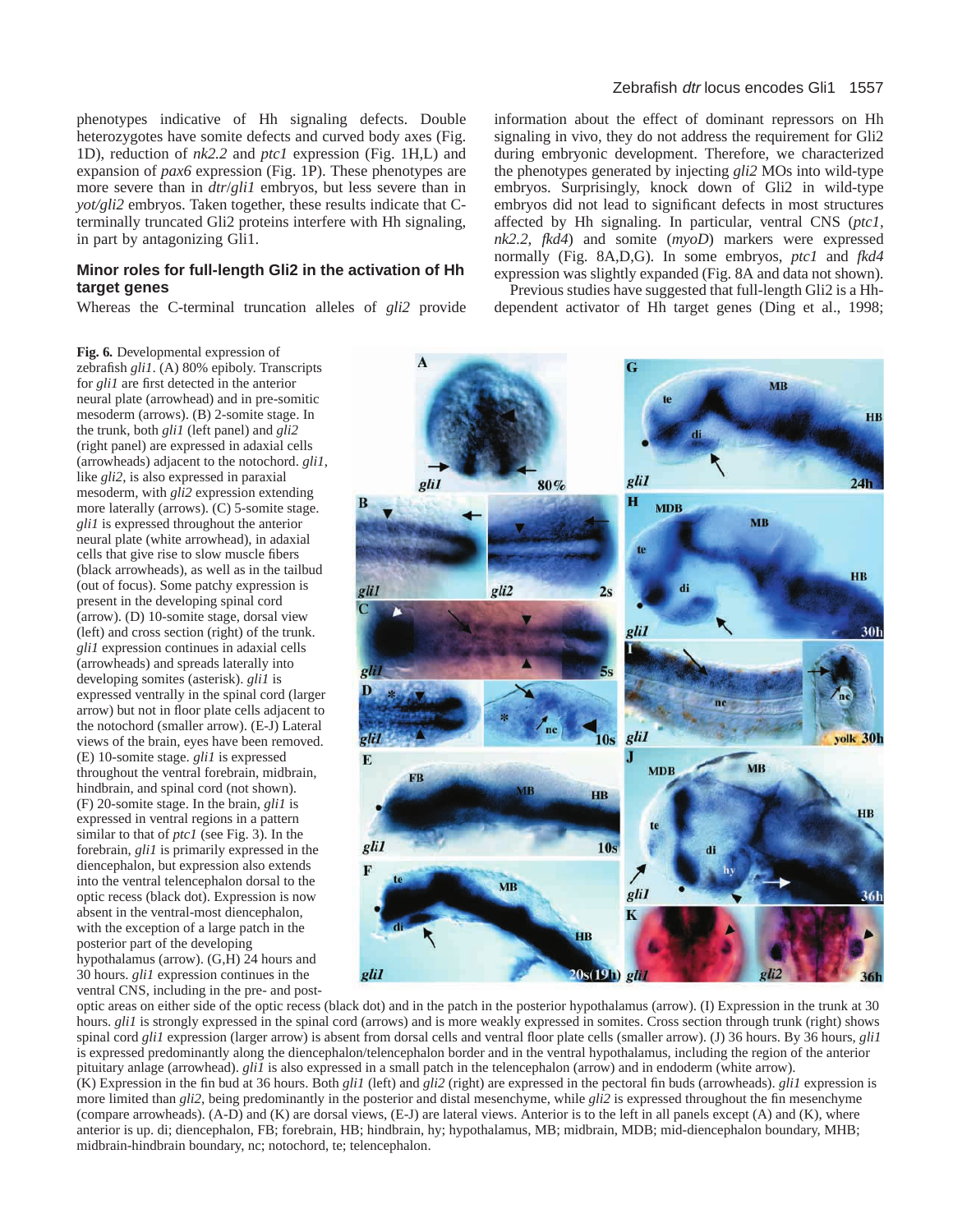Matise et al., 1998; Ruiz i Altaba, 1998; Ruiz i Altaba, 1999; Aza-Blanc et al., 2000; Bai and Joyner, 2001), and that the C terminus of Gli2 is required for this activity (Ruiz i Altaba, 1999; Sasaki et al., 1999). *gli2* MO injection into wild-type embryos might still allow for some, albeit reduced, generation of full-length Gli2. We therefore analyzed in more detail embryos that produce no full-length Gli2 and express reduced levels of C-terminally truncated Gli2 by injecting *gli2* MO into *yot/gli2* mutants. Intriguingly, Hh targets in the nervous system such as *ptc1* (Fig. 8C), *nk2.2* (Fig. 8F) and *fkd4* (not shown) are robustly expressed. These results suggest that full-length



**Fig. 7***.* Hh signaling regulates *gli1* expression. (A,B) Over expression of *shh* in wild type expands *gli1* expression dorsally throughout the embryo (compare arrowheads). (C,D) *gli1* expression is extremely reduced in Hh signaling-defective *smu/smo* mutant embryos relative to wild-type siblings, especially in the diencephalon (arrows). Some *gli1* expression remains in the ventral spinal cord and hindbrain (arrowheads). (E) Dorsal view of wild-type *gli1* expression in a 4 somite stage embryo; treated with ethanol (cyclopamine carrier). (F) In 4-somite stage *smu/smo* mutants, *gli1* expression is reduced in adaxial cells (arrowhead) and is less affected in the developing brain (arrows). (G) Similarly, cyclopamine treatment of wild-type or *smu/smo* embryos reduces but does not eliminate *gli1* expression. All 40 cyclopamine-treated embryos from a *smu*-/+ incross showed the same *gli1* labeling pattern, indicating that the *smu/smo* mutation blocks Hh signaling as completely as cyclopamine, and that maternal *smu/smo* function is not responsible for low level *gli1* expression in *smu/smo* mutant embryos.

Gli2 is not required for Hh signaling in the zebrafish spinal cord.

The limited requirement for full-length Gli2 might be due to redundancy with other *gli* genes. To test if Gli2 and Gli1 have overlapping roles, we injected *gli2* MOs into *dtr/gli1* mutants (Fig. 8). Like *dtr/gli1* mutants, these embryos display defects in *nk2.2* expression in the brain and floor plate (Fig. 8K). Interestingly, a tegmental patch of *nk2.2* expression that remains in *dtr/gli1* mutants is eliminated by injection of *gli2* MOs, suggesting Gli2 may act as an activator of Hh signaling in this region (Fig. 8K). In addition, *myoD* expression in adaxial cells is slightly but consistently reduced in *gli2* MO; *dtr/gli1* embryos (Fig. 8M), revealing overlapping roles of Gli1 and Gli2. Taken together, these data suggest that Gli2 plays a minor role in activating Hh target genes and is partially redundant with Gli1.

# **Gli2 acts as a repressor of telencephalic nk2.1b expression**

Previous studies (Ruiz i Altaba, 1998; Sasaki et al., 1999; von Mering and Basler, 1999; Aza-Blanc et al., 2000) and our cell culture and in vivo data (Figs 4 and 8) indicate that Gli2 can act as a repressor of Hh target genes. In support of this, we found that in *gli2* MO-injected embryos, expression of *nk2.1b* was expanded dorsally in the telencephalon and ventrally in the ventral diencephalon (Fig. 9A,B). This contrasts with the dramatic reduction in *nk2.1b* expression seen upon loss of Hh signaling in *smu/smo* mutants (Fig. 9E). The expansion of *nk2.1b* expression caused by loss of Gli2 function is Gli1 independent, since *gli2* MO injection into *dtr/gli1* mutants leads to an expansion of *nk2.1b* in the ventral telencephalon (Fig. 9H). This suggests that one role of Hh signaling might be to overcome Gli2-mediated repression of *nk2*.*1b*. In this scenario, blocking Gli2 function should partially suppress the loss of *nk2.1b* in *smu/smo* mutants. Indeed, injection of *gli2* MO into *smu/smo* mutants partially restored *nk2.1b* expression in the ventral telencephalon (Fig. 9F). These results suggest that Gli2 acts as a Hh-independent repressor of some Hh target genes.

# **DISCUSSION**

# **Essential role for gli1 in zebrafish Hh signaling and embryogenesis**

Our studies have identified a novel zebrafish *gli* gene that is orthologous to *Gli1,* based on three lines of evidence. First, zebrafish *gli1* shares highest sequence similarity with frog and mouse *Gli1*. Second, both zebrafish and mouse Gli1 act as transcriptional activators in a cell culture assay. Third, both genes are expressed in regions in which the Hh signaling pathway has been activated. Moreover, Hh signaling is not only sufficient but also necessary for normal *gli1* transcription in zebrafish and mouse (Bai et al., 2002). Interestingly, very weak expression of *gli1* is still detected in the absence of Hh signaling in zebrafish, while no *Gli1* gene expression has been detected in mouse *Smo* mutants.

Our analyses reveal that *gli1* is disrupted in *dtr* mutants and indicate that *dtrte370*and *dtrts269* encode strong or complete lossof-function versions of Gli1. The *dtrte370*and *dtrts269* alleles lack a C-terminal activation domain and are inactive in cell culture, consistent with results obtained upon overexpression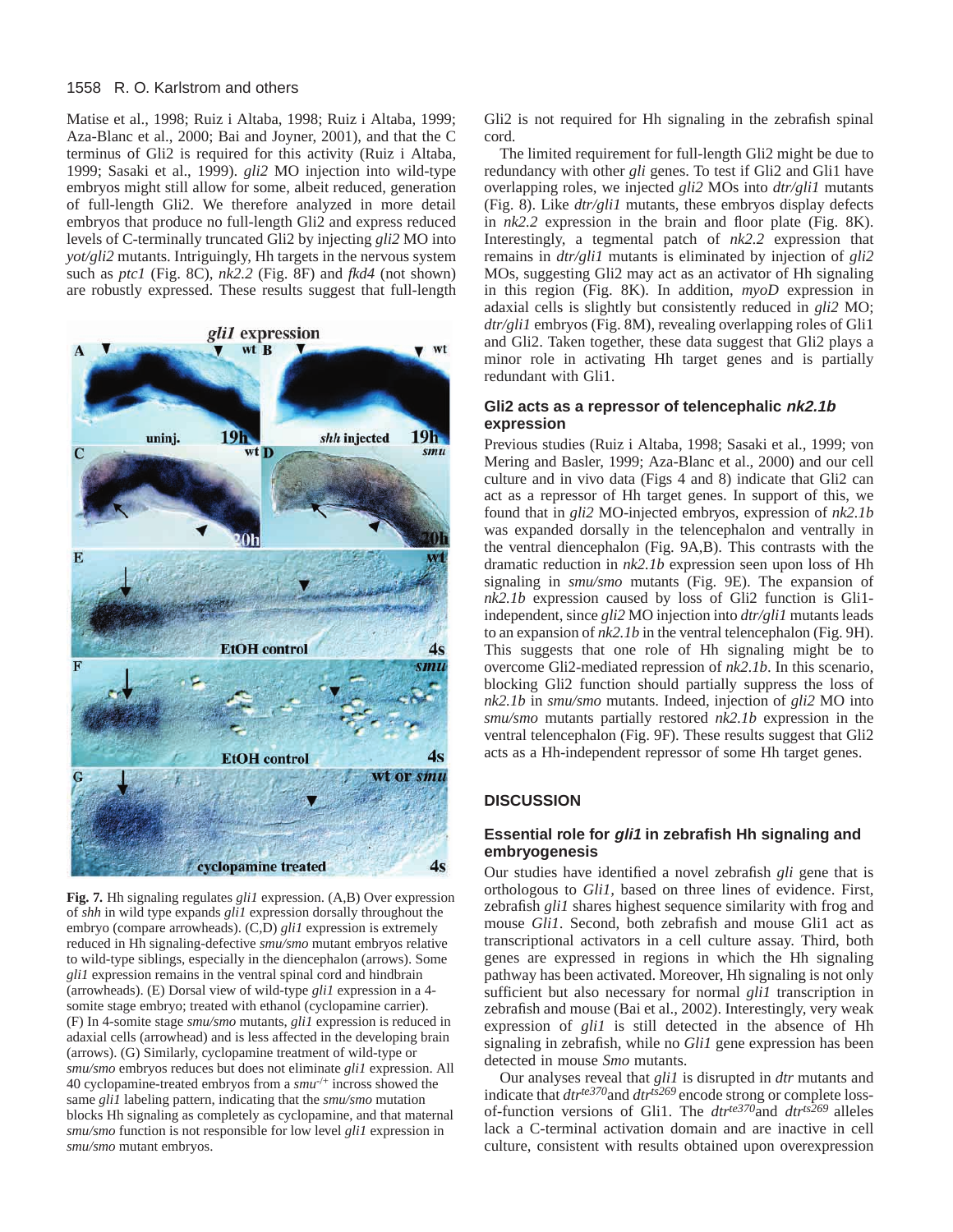**Fig. 8***. gli2* MO injection rescues *nk2.2* and *myoD* expression defects in *yot/gli2* mutants and reveals a weak activator role for Gli2. (A) *gli2* MO injection expands *ptc1* expression ventrally in the diencephalon (arrowheads) and causes a minor but consistent overall expansion of *ptc1* expression (compare to inset). (B) *yot/gli2* mutants have significantly reduced *ptc1* expression. (C) *gli2*MO injections rescue the *ptc1* defects seen in *yot/gli2* mutants and expand *ptc1* expression ventrally (arrowhead). (D) Injection of *gli2*MOs into wild-type embryos has no effect on *nk2.2* expression. (E,F) Injection of a *gli2*MOs into *yot*–/– mutant embryos can completely rescue *yot*-induced defects in *nk2.*2 expression (compare arrows). (G) *gli2*MO injection does not affect *myoD* expression in adaxial cells (arrowheads). (H,I) *gli2*MO injections partially rescue *yot*induced defects in adaxial *myoD* expression (compare arrowheads). (J-M) Injection of 3-10 ng



(25%  $\frac{dtr}{dx}$  mutants expected) resulted in an additional loss of  $nk2.2$ expression in the tegmentum (compare arrows in J,K) and a reduction in adaxial myoD expression (compare arrowheads in L,M) in 60/206 embryos (29%), all of which were *dtr*–/– mutants as judged by forebrain and hindbrain *nk2.2* expression defects. This suggests Gli2 may activate Hh signaling in a small area of the ventral midbrain and in adaxial cells. Control MO injections had no effect on  $nk2.2$  expression in 85/85 embryos from a similar  $dr^{-1} \times$  $drr^{-/+}$  cross, with 25 embryos (29%) showing the  $drr^{-/-}$  *nk2.2* defects (J) and 60 embryos (71%) showing wild-type *nk2.2* expression as expected for *dtr*–/+ and  $dtr^{+/+}$  embryos. (A-F,J, and K) are lateral views of the head, eyes

removed. (G-I,L, and M) are dorsal views of the tail region. All embryos are at the 20 somite (19 hour) stage. For *yot/gli2*, embryo genotypes were inferred by *myoD* expression in adaxial cells, then were verified by PCR (not shown, see Materials and Methods). D and G, E and H, F and I, J and L and K and M show the same individual labeled simultaneously with *nk2.2* and *myoD*.

of C-terminally truncated Gli1 in frog (Ruiz i Altaba, 1999). In vivo,  $dtr^{ts269}$  mutants are impaired in the upregulation of *nk2.2* expression in response to ectopic Hh signaling in most regions of the CNS. In contrast to truncated zebrafish Gli2, truncated zebrafish Gli1 does not appear to act as a dominant repressor of Hh signaling; *dtr*–/+ embryos do not display any obvious phenotypes and truncated Gli1 does not interfere with gene activation by wild-type Gli1 in cell culture. Moreover, *gli1* MO injection phenocopies *dtrte370* and *dtrts269* mutants. Taken together, these results suggest that these mutants and *gli1* MO embryos lack all or most Gli1 activity.

The third point mutation (*dtrtm276*) affects a conserved

tyrosine residue in the DNA binding region of Gli1 known to contact target DNA (Pavletich and Pabo, 1993). On its own, this protein does not activate reporter gene expression in cultured cells, consistent with a potential defect in DNA binding. Interestingly, however,  $drt^{\hat{m}276}$  activates transcription in the presence of wild-type Gli1. It is conceivable that the mutant protein forms a complex with the wild-type protein, thus being recruited to DNA and providing a transcriptional activation domain.

Together with previous studies (Brand et al., 1996; Karlstrom et al., 1996; Chandrasekhar et al., 1999; Odenthal et al., 2000), our results reveal that loss of *gli1* function leads

|                                          | ptc1             | nk2.2<br>forebrain                 | nk2.1b                  |      | fkd4<br>lateral floorplate | $m$ v $oD$<br>adaxial cells |
|------------------------------------------|------------------|------------------------------------|-------------------------|------|----------------------------|-----------------------------|
|                                          | vent. CNS        |                                    | di.                     | tel. |                            |                             |
| $d\mathit{tr}/gli1^{-/-}$                | ⇩                | Û₿                                 | ⇩                       | wt   | <b>↑↑</b>                  | wt                          |
| gli1 MO                                  | ⇩                | ↑↑<br>(like <i>dtr</i> )           | ⇩                       | wt   | <b>↑↑</b>                  | wt                          |
| $yot/gli2^{-/-}$                         | ⇩                | Û₿                                 | ⇩                       | wt   | 0                          | <b>↑↑</b>                   |
| $gli2$ MO                                | wt/f             | wt                                 | wt/f                    | ⇧    | wt/仓                       | wt                          |
| gli2 MO $\rightarrow$ yot <sup>-/-</sup> | wt/f<br>(rescue) | wt<br>(rescue)                     | wt<br>(rescue)          | ⇧    | wt/仓<br>(rescue)           | ⇩<br>(rescue)               |
| gli2 MO $\rightarrow$ dtr <sup>-/-</sup> | nd               | Û₿<br>(like <i>dtr</i> )           | ⇩<br>(like <i>dtr</i> ) | ⇧    | nd                         | ⇩                           |
| $\gamma o t^{-/+}$ ; dtr <sup>-/+</sup>  | ⇩                | $\Uparrow\Uparrow\Uparrow\Uparrow$ | nd                      | nd   | ⇩                          | ⇩                           |

**Table 3. Comparison of defects in** *gli* **mutant and MO-injected embryos**

 $\theta$ : reduced;  $\theta \cdot \theta$ : strongly reduced;  $\hat{\theta}$ : increased/expanded; di: diencephalon; tel: telencephalon; mb: midbrain; nd: not determined; vent: ventral; wt: wild type.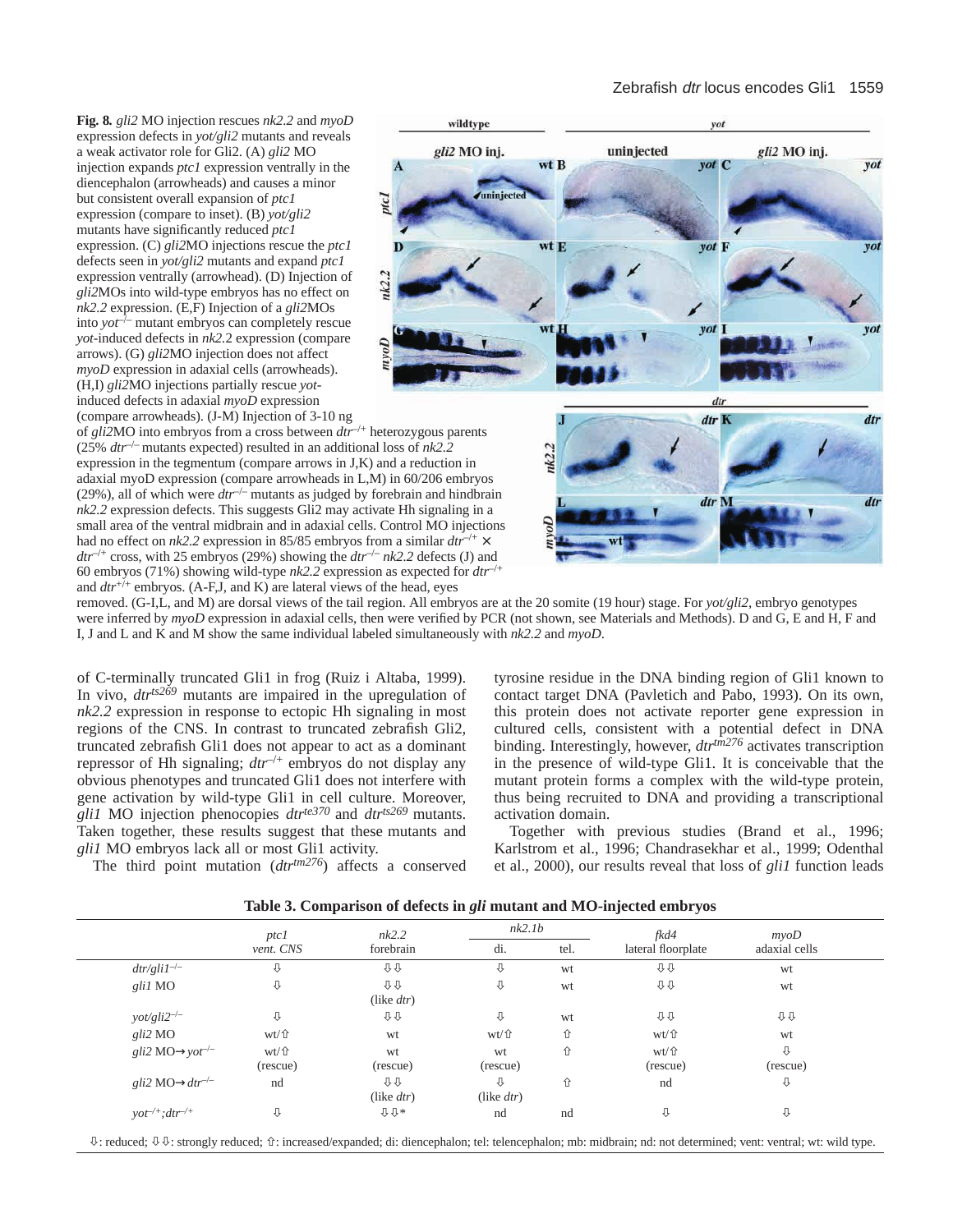

to ventral CNS patterning defects in zebrafish (summarized in Table 3). *dtr/gli1* mutants lack the lateral floor plate and show reduced expression of markers for anterior pituitary and ventral diencephalon. These neural patterning defects are similar to, but weaker than those seen in *smu/smo* mutants or cyclopamine-treated embryos. For example, *smu/smo* mutant embryos show a more severe loss of ventral diencephalon and strong to complete reduction of *ptc1*, *nk2.2*, and *nk2.1b* expression (Chen et al., 2001; Varga et al., 2001). In addition, *dtr/gli1* mutants appear normal with respect to somite development, pectoral fin formation and dorsal aorta differentiation, whereas *smu/smo* mutants show severe defects in these structures. These data indicate that *gli1* is necessary for ventral CNS patterning, but that it is required in only a subset of cells responding to Hh signals.

# **Roles of Gli2 in zebrafish embryogenesis**

Our results suggest that zebrafish Gli2 does not play a major role in the activation of Hh target genes in the CNS. For instance, floor plate marker expression is normal (or slightly expanded) and motor neurons develop in *gli2* MO-injected embryos (Table 3 and data not shown). It is conceivable that *gli2* MO injection reduces Gli2 protein levels insufficiently, allowing enough Gli2 activator to be made to mediate floor plate development. However, *gli2* MO injection into *yot/gli2* mutants also allows for floor plate development, rescuing floor plate defects caused by the truncated Gli2 proteins (Table 3). In this case, no full-length Gli2 (the putative activator form of Gli2) can be generated.

**Fig. 9***.* Regulation of *nk2.1b* by *gli2, yot/gli2*, *smu/smo* and *dtr/gli1*. (A) *nk2.1b* is normally expressed in the anterior/ventral telencephalon (arrowhead) and in the diencephalon (bracket). (B) *gli2*MO injection into wild-type embryos leads to a dorsal expansion of telencephalic *nk2.1b* expression (arrowhead), as well as an increase in expression in the hypothalamus (compare brackets). This expansion was seen in 70/72 wild-type embryos injected with 10 ng of *gli 2*MO. (C) *yot*–/– embryos have reduced *nk2.1b* expression in the diencephalon adjacent to the first ventricle (arrow). (D)  $gli2$  MO injection into *yot<sup>-/–</sup>* embryos rescues the diencephalic *nk2.1b* expression defect (compare arrows in C and D, Table 2), and also leads to expanded expression in the telencephalon (compare arrowheads). (E) *nk2.1b* expression is extremely reduced in *smu/smo* mutants, with small patches of expression remaining in the diencephalon and telencephalon (arrowhead). (F) Injection of 10 ng of *gli2* MO into embryos from a cross of two *smu*+/– parents resulted in telencephalic *nk2.1b* expansion (arrowhead) in 89/89 embryos, including 18 *smu*–/– embryos (20%) and 71 wild-type and heterozygous siblings (80%). This shows that Gli2 repression of this Hh target gene is independent of Hh signaling. No *nk2.1b* expansion was detected in 49/49 embryos injected with 10 ng of control MO. (G) *dtr*–/– embryos have reduced *nk2.1b* expression in the diencephalon adjacent to the first ventricle (arrow) similar to the *yot/gli2* phenotype. (H) *gli2* MO injection does not rescue diencephalic *nk2.1b* expression in *dtr/gli1* mutants, but does expand *nk2.1b* expression in the telencephalon (arrowhead). Injection of 3-7 ng of *gli2* MO resulted in telencephalic *nk2.1b* expansion in 64/64 embryos, including 6 embryos (10%) that were clearly homozygous *dtr*–/– mutants based on diencephalic *nk2.1b* defects. The remaining 58 siblings (90%) also had expanded telencephalic *nk2.1b* expression. All panels show 30-hour embryos, lateral views of the forebrain, eyes removed, anterior to the left. All panel pairs show sibling embryos from the same experiment. Dot shows the optic recess, the anterior edge of the border between the diencephalon (di) and telencephalon (te).

The phenotypic similarity between *gli2* MO; *dtr/gli1* and *dtr/gli1* mutants also suggests a limited role for Gli2. Some overlapping functions of Gli1 and Gli2 are indicated by the reduction in *myoD* expression in somitic mesoderm and *nk2.2* in the tegmentum in *gli2*MO; *dtr/gli1* embryos. Overlapping roles of gli1 and gli2 are also evident in the loss of engrailedexpressing muscle cells upon reduction of both Gli1 and Gli2 (C. Wolff, S. Roy and P. Ingham, personal communication). These results suggest that Gli2 contributes as a positive mediator of Hh signaling to the activation of some Hh target genes. In contrast, telencephalic *nk2.1b* is expanded in *gli2* MO embryos and expressed at reduced levels in *smu/smo* mutants. Blocking both Gli2 and Smo partially suppresses the *smu/smo* phenotype, indicating that Hh signaling relieves Gli2-mediated repression of *nk2.1b*. Importantly, neither expression nor expansion of *nk2.1b* are Gli1 dependent, indicating that Hh signaling might directly inhibit Gli2-mediated repression of *nk2.1b*. Taken together, these results suggest that zebrafish Gli2 can act as a Hh-dependent activator.

# **C-terminal truncations of Gli2 block Hedgehog signaling**

Our results suggest that the C-terminally truncated Gli2 proteins encoded by *yot/gli2* alleles encode dominant repressors of Hh signaling. In vitro, the truncated forms of Gli2 block Gli1-mediated transcriptional activation, resembling the activity of C-terminally truncated mouse and frog Gli2 proteins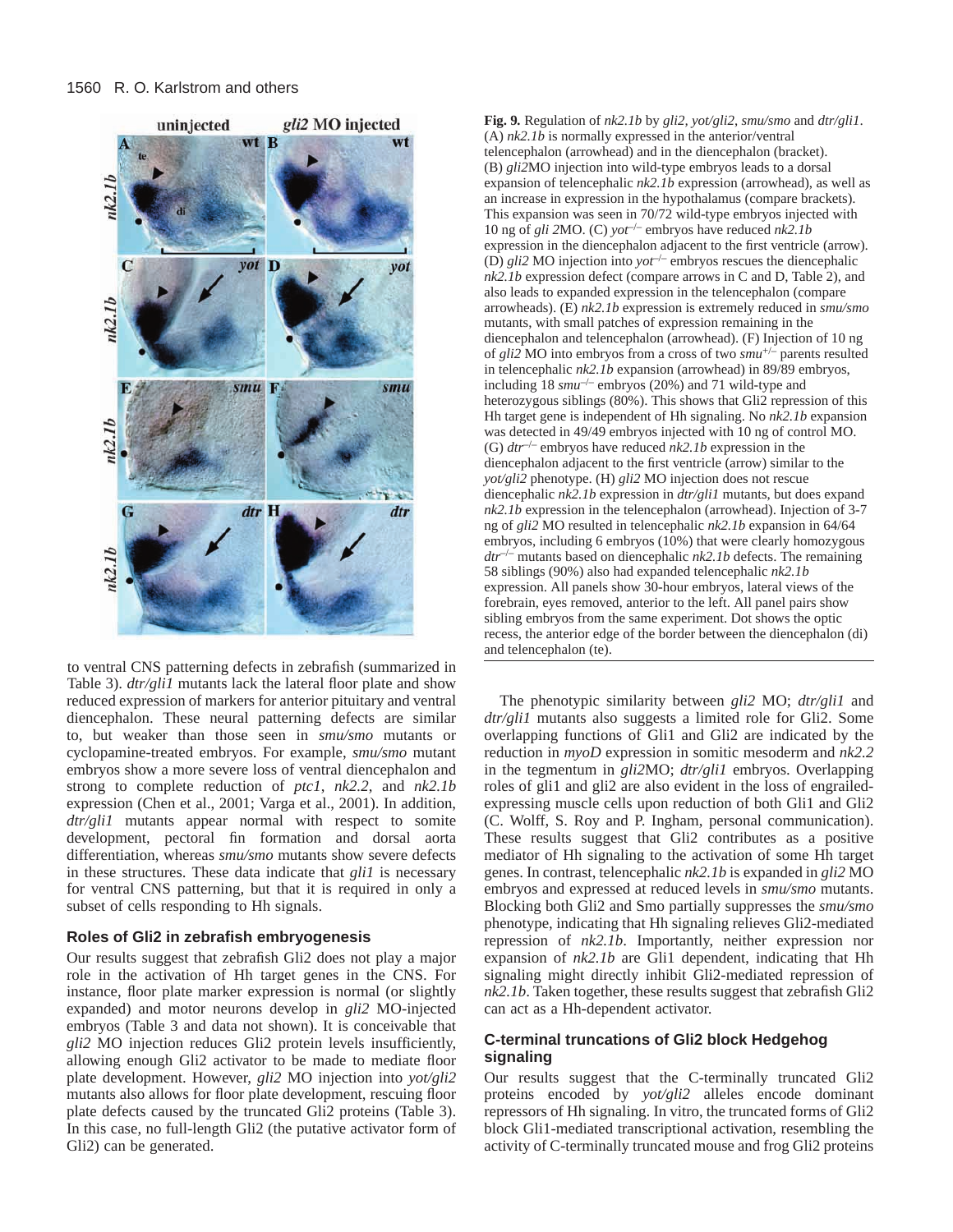(Ruiz i Altaba, 1999; Sasaki et al., 1999). In vivo, *yot/gli2* mutations reduce Hh signaling (Karlstrom et al., 1999). Expression of Hh target genes such as *ptc1* and *nk2.2* is reduced and several structures that depend on Hh signaling (lateral floor plate, horizontal myoseptum, pectoral fins, dorsal aorta) do not form. Injection of *gli2* MO into *yot/gli2* embryos rescues most of the mutant phenotypes, demonstrating the antimorphic nature of the *yot/gli2* alleles. In addition, *yot/gli2* heterozygotes have subtle defects in somite patterning (van Eeden et al., 1996b; Karlstrom et al., 1999). These results suggest that zebrafish *yot/gli2* mutations turn Gli2 into a constitutive repressor of Hh-regulated genes. Precedence for this scenario has been provided by human *GLI3* mutations that result in C-terminally truncated repressor forms of GLI3 (Kang et al., 1997; Radhakrishna et al., 1997; Shin et al., 1999) and by the fact that truncated Gli proteins can act as dominant repressors in cell culture (Sasaki et al., 1999) or when ectopically expressed in embryos (Ruiz i Altaba, 1999).

Interestingly, embryos that are heterozygous for both *dtr/gli1* and *yot/gli2* have a phenotype that is intermediate between the two homozygous mutant phenotypes (Fig. 1). This result indicates that truncated Gli2 blocks Gli1-mediated activation of Hh targets and uncovers roles for *gli1* during somite development not revealed in *dtr/gli1* mutants. Gli1 cannot be the only factor antagonized by *yot*, since *yot/gli2* mutants have a more severe phenotype than *dtr/gli1* mutants.

The finding that truncated Gli2 acts as an in vivo repressor of Hh target genes has potential medical implications*.* Previous studies have shown that decreased Hh signaling can result in congenital defects such as holoprosencephaly (reviewed by Wallis and Muenke, 2000). Our results in zebrafish suggest that C-terminal truncations of Gli2 are candidates for the molecular basis of some cases of holoprosencephaly*.* In addition, Cterminally truncated Gli2 could be employed to repress the ectopic expression of Hh target genes in human cancers such as Basal Cell Carcinoma or medulloblastoma (reviewed by Ruiz i Altaba et al., 2002).

# **Species-specific roles of Gli genes**

Vertebrate Gli function has been studied predominantly in *Xenopus* using gain-of-function approaches and in mouse using loss-of-function strategies. Our loss-of-function study in zebrafish suggests that *gli* genes might not have identical roles in all vertebrates.

# Comparison to Xenopus

Based on mis- and overexpression studies, multiple roles for *Xenopus Gli* genes have been proposed. Gli1 has been considered to activate floor plate and motor neuron differentiation in the spinal cord and induce ventral cell types in the forebrain (Lee et al., 1997; Ruiz i Altaba, 1998; Ruiz i Altaba, 1999). Our results reveal an essential role for zebrafish Gli1 during lateral floor plate induction (Fig. 5) (Odenthal et al., 2000), but do not indicate a requirement in motor neuron induction (Brand et al., 1996) or telencephalic *nk2.1b* forebrain expression (Fig. 8). *Xenopus* Gli2 has been proposed to restrict floor plate development, repress *nk2.1b* expression in the forebrain, promote motor neuron formation and pattern mesoderm (Marine et al., 1997; Ruiz i Altaba, 1998; Ruiz i Altaba, 1999; Brewster et al., 2000; Mullor et al., 2001). Our studies reveal only a minor and variable role for zebrafish Gli2

in the repression of floor plate markers. Although our results provide evidence for an essential role of zebrafish Gli2 in *nk2.1b* repression, this activity of Gli2 is not simply achieved by repressing Gli1, as proposed in *Xenopus*. In addition, we have found no evidence for a requirement of Gli2 in motor neuron induction or early mesoderm patterning. The apparent differences between zebrafish and *Xenopus gli* gene function might be due to species-specific roles. Alternatively, they might reflect the difficulty of comparing results gained in studies that test the requirement for gene function using loss-of-function approaches with studies that assign potential gene functions using gain-of-function strategies. Further clarification of the potential differences in zebrafish and *Xenopus* Gli function will require loss-of-function approaches in frog and gain-offunction studies in zebrafish.

# Comparison to mouse

Our analyses in zebrafish suggest surprisingly divergent requirements for Gli1 and Gli2 in zebrafish and mouse. Genetic studies in mouse have shown that Gli1 is dispensable for development, whereas Gli2 is a major mediator of Hh signaling during neural development (Matise et al., 1998; Park et al., 2000; Bai and Joyner, 2001). Two lines of evidence suggest that mouse Gli2 acts predominantly as a transcriptional activator of Hh target genes. First, replacing *Gli2* with *Gli1* in a knock-in approach results in normal development (Bai and Joyner, 2001). Second, *Shh;Gli2* double mutants have the same phenotype as *Shh* mutants (Bai and Joyner, 2001). These results suggest that Shh signaling requires Gli2 to activate Hhregulated genes and does not de-repress Hh target genes by counteracting a putative Gli2 repressor form*.* In clear contrast to these conclusions, zebrafish Gli1 is an essential activator of Hh target genes during neural development, while Gli2 appears to have only minor activator roles and acts as a repressor of the Hh target gene *nk2.1b* in the telencephalon. It is unlikely that these differences are simply the result of allele variations. In the case of Gli1, strong  $(dr^{ts269}$ ;  $dr^{te370}$ ;  $gli1$  MO) or even partial ( $dtr<sup>tm276</sup>$ ) loss of Gli1 function results in nervous system defects not seen in mouse *Gli1* null alleles. In the case of Gli2, loss of a putative activator form of Gli2 or partial reduction of Gli2 activity does not result in the CNS phenotypes attributed to the loss of an activator form of Gli2 in mouse.

The differences between orthologous *gli* genes are surprising in light of the overall conservation of sequence, expression, regulation and transcriptional activity in cell culture. Both overlapping functions of *gli* genes and subtle differences in Gli activity or expression might underlie the divergent requirements. In the case of *gli2*, it is possible that another *gli* gene compensates for reduction in Gli2 activity. For instance, Gli2 and Gli3 have partially overlapping roles in mouse foregut, tooth and skeletal development (Mo et al., 1997; Motoyama et al., 1998). It is thus possible that another Gli protein masks the role of Gli2 in zebrafish development. *gli2* MO injection into *dtr/gli1* mutants leads to only a minor enhancement of the *dtr/gli1* mutant phenotype, suggesting that a *gli* gene other than *gli1* might compensate for reduction in Gli2 activity.

We speculate that one of the major roles of Gli1 is to act as an amplifier of vertebrate Hh signaling. In this model, Gli1 activity is required in zebrafish, but not in mouse, because Hh target genes are insufficiently activated by initial Hh signaling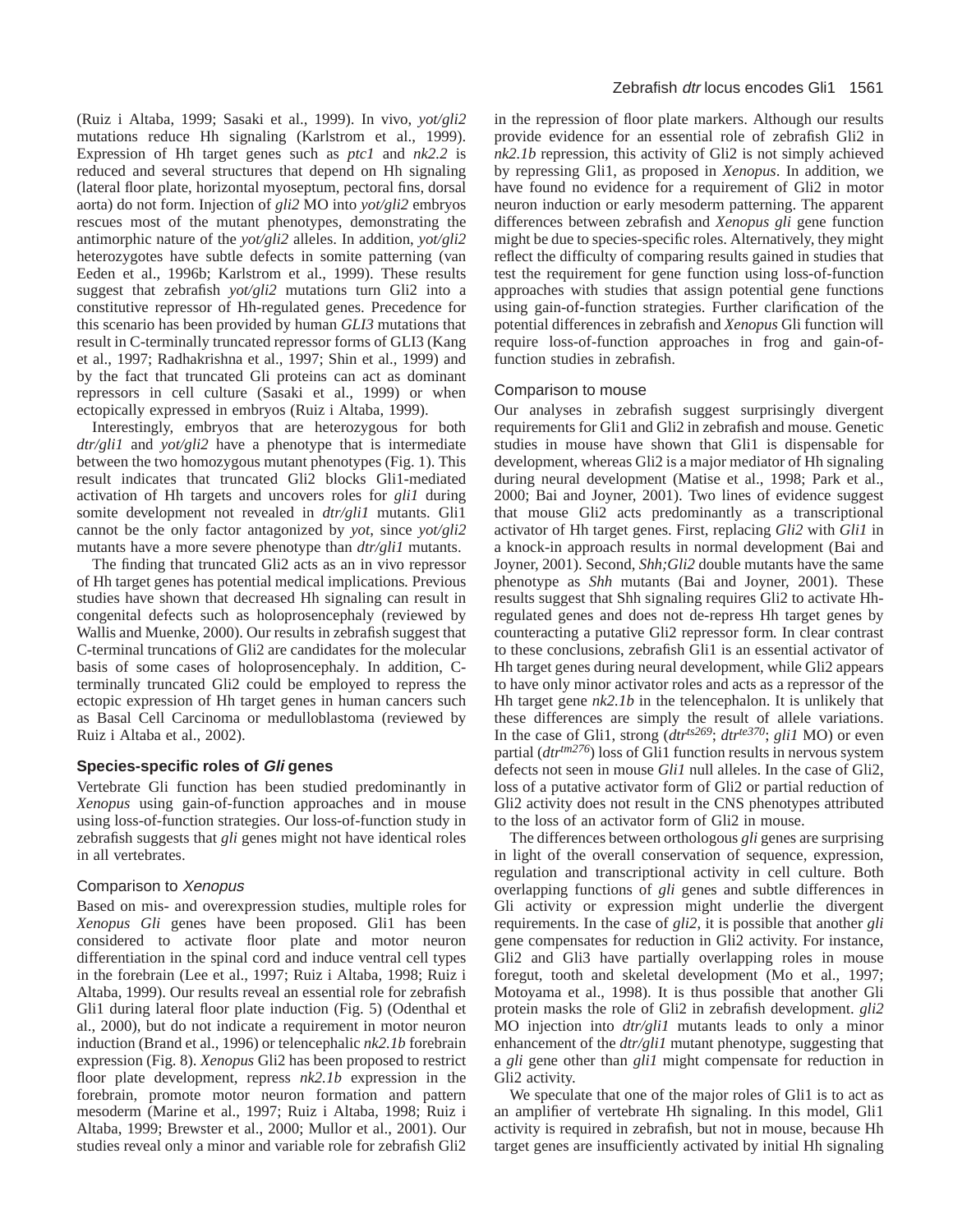in zebrafish. This model is based on the kinetics of *gli* gene activation. It has been shown that *Gli1* is a transcriptional target of Hh signaling (Epstein et al., 1996; Marigo et al., 1996a; Lee et al., 1997; Dai et al., 1999) and thus acts as a delayed activator of Hh targets. In contrast, Gli2 and Gli3 protein activity can be post-translationally regulated (Ruiz i Altaba, 1999; Sasaki et al., 1999; von Mering and Basler, 1999; Aza-Blanc et al., 2000; Wang et al., 2000; Bai et al., 2002) and in the case of Gli3 has been shown to be directly modulated by Hh signaling (von Mering and Basler, 1999; Aza-Blanc et al., 2000; Wang et al., 2000). Hence, Hh signaling is thought to be initially mediated by Gli2 and Gli3, leading to the activation of downstream genes such as *Gli1* and *Ptc1* (Ingham and McMahon, 2001). Subsequently, Hh signaling can be maintained or amplified by Gli1. In some contexts, this amplification might be essential for full activation of Hh target genes. This model suggests that in the zebrafish CNS, the initial activation of Hh target genes by Gli2, Gli3 or other Gli proteins might be quite weak or short lived, requiring further enhancement by Gli1. In contrast, in the mouse CNS, Hhmediated modulation of Gli2 and Gli3 activity is sufficient for Hh target gene activation. Interestingly, in  $Gli1^{-/-}$ ;  $Gli2^{-/+}$  mice, reduction of the levels of Gli2 leads to a requirement for Gli1 in Hh target gene activation (Park et al., 2000; Bai et al., 2002). According to the Gli1 amplifier model, Gli1 becomes essential because initial Hh-mediated signaling by Gli2 is weaker in  $Gli2^{-/+}$  than wild-type embryos. In this scenario,  $Gli2^{-/+}$  mouse embryos resemble zebrafish wild-type embryos, requiring Gli1 for full Hh target gene activation. It is conceivable that direct mediators of Hh signaling are less potent or expressed at lower levels in zebrafish than mouse or negative regulators might be more active or more highly expressed in zebrafish than mouse. In both cases, Gli1-mediated amplification would be required to allow full Hh target gene activation in zebrafish.

We thank Eric Jacobson for help with *gli1* sequence analysis, Rory Feeney for fish care, Jiaojiao Zhang and Fiza Singh for technical assistance, the zebrafish community for providing probes and reagents, Rebecca Burdine, Gord Fishell, Eric Jacobson, Alex Joyner and Debbie Yelon for comments on the manuscript, and Christian Wolff, Sudipto Roy and Phil Ingham for communicating data prior to publication. This study was supported by NIH 1F32NS10185 (R.O.K.), NIH RO1NS39994 (R.O.K.), ACS IRG-93-033-07 (R.O.K.) and NIH RO1NS37801 (A.F.S.). A.F.S. is a Scholar of the McKnight Endowment Fund for Neuroscience, an Irma T. Hirschl Trust Career Scientist, and an Established Investigator of the American Heart Association.

### **REFERENCES**

- **Aza-Blanc, P., Ramirez-Weber, F.-A., Laget, M.-P., Schwartz, C. and Kornberg, T. B.** (1997). Proteolysis that is inhibited by hedgehog targets Cubitus interruptus protein to the nucleus and converts it to a repressor. *Cell* **89**, 1043-1053.
- **Aza-Blanc, P., Lin, H. Y., Ruiz i Altaba, A. and Kornberg, T. B.** (2000). Expression of the vertebrate Gli proteins in Drosophila reveals a distribution of activator and repressor activities. *Development* **127**, 4293-4301.
- **Bai, C. B. and Joyner, A. L.** (2001). Gli1 can rescue the in vivo function of Gli2. *Development* **128**, 5161-5172.
- **Bai, C. B., Auerbach, W., Lee, J. S., Stephen, D. and Joyner, A. L.** (2002). Gli2, but not Gli1, is required for initial Shh signaling and ectopic activation of the Shh pathway. *Development* **129**, 4753-4761.

**Barresi, M. J., Stickney, H. L. and Devoto, S. H.** (2000). The zebrafish slow-

muscle-omitted gene product is required for Hedgehog signal transduction and the development of slow muscle identity. *Development* **127**, 2189-2199.

- **Barth, K. A. and Wilson, S. W.** (1995). Expression of zebrafish nk2.2 is influenced by sonic hedgehog/vertebrate hedgehog-1 and demarcates a zone of neuronal differentiation in the embryonic forebrain. *Development* **121**, 1755-1768.
- **Borycki, A., Brown, A. M. and Emerson, C. P., Jr** (2000). Shh and Wnt signaling pathways converge to control Gli gene activation in avian somites. *Development* **127**, 2075-2087.
- **Brand, M., Heisenberg, C. P., Warga, R. M., Pelegri, F., Karlstrom, R. O., Beuchle, D., Picker, A., Jiang, Y. J., Furutani-Seiki, M., van Eeden, F. J. et al. (**1996). Mutations affecting development of the midline and general body shape during zebrafish embryogenesis. *Development* **123**, 129-142.
- **Brewster, R., Mullor, J. L. and Ruiz i Altaba, A.** (2000). Gli2 functions in FGF signaling during anteroposterior patterning. *Development* **127**, 4395- 4405.
- **Chandrasekhar, A., Schauerte, H. E., Haffter, P. and Kuwada, J. Y.** (1999). The zebrafish detour gene is essential for cranial but not spinal motor neuron induction. *Development* **126**, 2727-2737.
- **Chen, J. N., Haffter, P., Odenthal, J., Vogelsang, E., Brand, M., van Eeden, F. J., Furutani-Seiki, M., Granato, M., Hammerschmidt, M., Heisenberg, C. P. et al. (**1996). Mutations affecting the cardiovascular system and other internal organs in zebrafish. *Development* **123**, 293-302.
- **Chen, W., Burgess, S. and Hopkins, N.** (2001). Analysis of the zebrafish *smoothened* mutant reveals conserved and divergent functions of hedgehog activity. *Development* **128**, 2385-2396.
- **Chiang, C., Litingtung, Y., Lee, E., Young, K. E., Corden, J. L., Westphal, H. and Beach, P. A.** (1996). Cyclopia and defective axial patterning in mice lacking Sonic hedgehog gene function. *Nature* **383**, 407-413.
- **Concordet, J. P., Lewis, K. E., Moore, J. W., Goodrich, L. V., Johnson, R. L., Scott, M. P. and Ingham, P. W.** (1996). Spatial regulation of a zebrafish patched homologue reflects the roles of sonic hedgehog and protein kinase A in neural tube and somite patterning. *Development* **122**, 2835-2846.
- **Dai, P., Akimaru, H., Tanaka, Y., Maekawa, T., Nakafuku, M. and Ishii, S.** (1999). Sonic Hedgehog-induced Activation of the Gli1 Promoter Is Mediated by GLI3. *J Biol Chem* **19**, 8143-8152.
- **Ding, Q., Motoyama, J., Gasca, S., Rong, M., Sasaki, H., Rossant, J. and Hui, C.-C.** (1998). Diminished Sonic hedgehog signaling and lack of floor plate differentiation in Gli2 mutant mice. *Development* **125**, 2533-2543.
- **Ding, Q., Fukami, S., Meng, X., Nishizaki, Y., Zhang, X., Sasaki, H., Dlugosz, A., Nakafuku, M. and Hui, C.** (1999). Mouse suppressor of fused is a negative regulator of sonic hedgehog signaling and alters the subcellular distribution of Gli1. *Curr. Biol.* **9**, 1119-1122.
- **Echelard, Y., Epstein, D. J., St-Jacques, B., Shen, L., Mohler, J., McMahon, J. A. and McMahon, A. P.** (1993). Sonic hedgehog, a member of a family of putative signaling molecules, is implicated in the regulation of CNS polarity. *Cell* **75**, 1417-1430.
- **Ekker, S. C., Ungar, A. R., Greenstein, P., von Kessler, D. P., Porter, J. A., Moon, R. T. and Beachy, P. A.** (1995). Patterning activities of vertebrate hedgehog proteins in the developing eye and brain. *Curr. Biol.* **5**, 944-955.
- **Epstein, D. J., Marti, E., Scott, M. P. and McMahon, A. P.** (1996). Antagonizing cAMP-dependent protein kinase A in the dorsal CNS activates a conserved Sonic hedgehog signaling pathway. *Development* **122**, 2885- 2894.
- **Ericson, J., Morton, S., Kawakami, A., Roelink, H. and Jessell, T. M.** (1996). Two critical periods of Sonic Hedgehog signaling required for the specification of motor neuron identity. *Cell* **87**, 661-673.
- **Glasgow, E., Karavanov, A. A. and Dawid, I. B.** (1997). Neuronal and neuroendocrine expression of lim3, a LIM class homeobox gene, is altered in mutant zebrafish with axial signaling defects. *Dev. Biol.* **192**, 405-419.
- **Goodrich, L. V., Johnson, R. L., Milenkovic, L., McMahon, J. A. and Scott, M. P.** (1996). Conservation of the hedgehog/patched signaling pathway from flies to mice: induction of a mouse patched gene by Hedgehog. *Genes Dev.* **10**, 301-312.
- **Goodrich, L. V. and Scott, M. P.** (1998). Hedgehog and patched in neural development and disease. *Neuron* **21**, 1243-1257.
- **Hui, C. C., Slusarski, D., Platt, K. A., Holmgren, R. and Joyner, A. L.** (1994). Expression of three mouse homologs of the Drosophila segment polarity gene cubitus interruptus, Gli, Gli-2, and Gli-3, in ectoderm and mesoderm-derived tissues suggests multiple roles during postimplantation development. *Dev. Biol.* **62**, 402-413.
- **Hynes, M., Stone, D. M., Dowd, M., Pitts-Meek, S., Goddard, A., Gurney, A. and Rosenthal, A.** (1997). Control of cell pattern in the neural tube by the zinc finger transcription factor and oncogene gli-1. *Neuron* **19**, 15-26.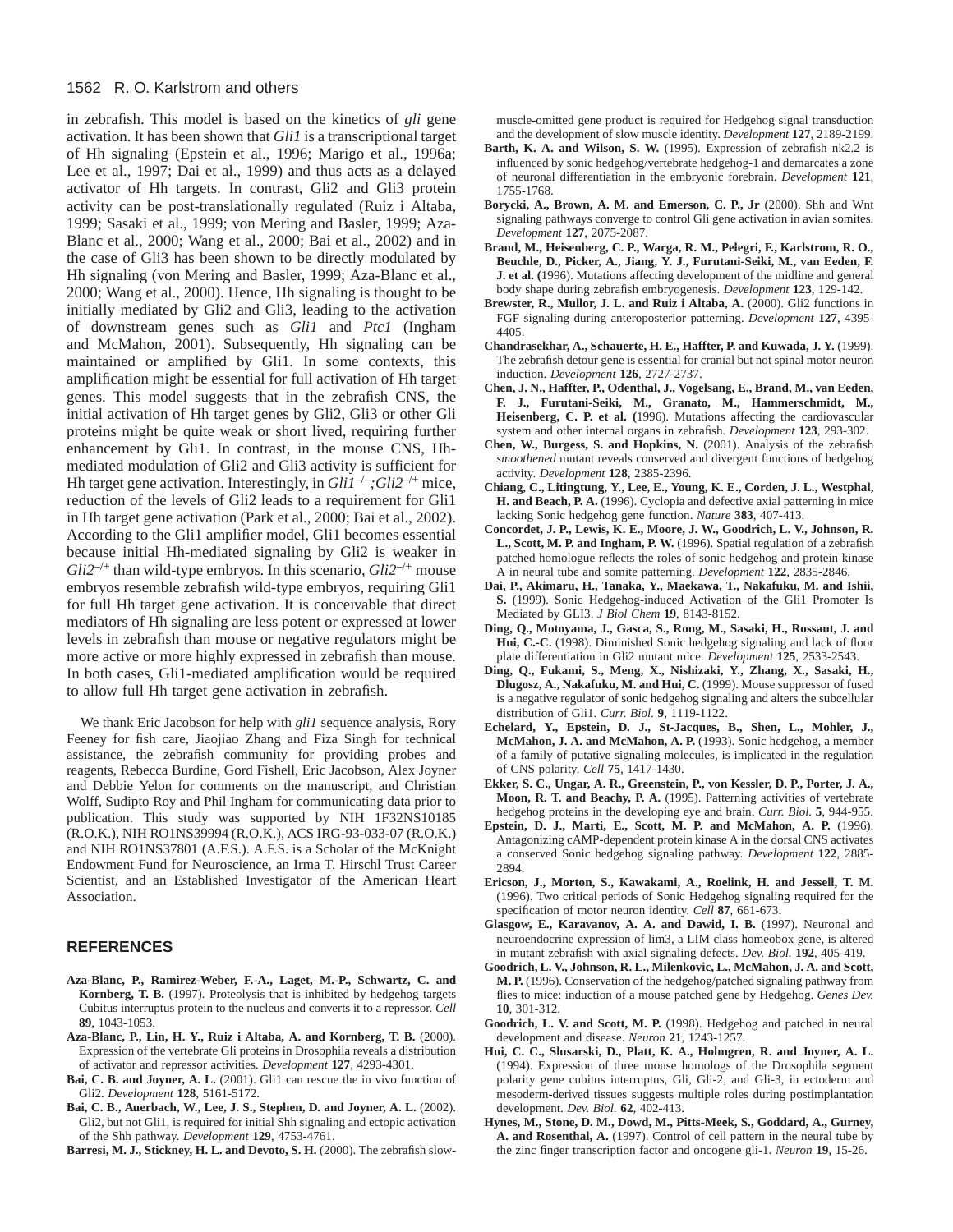- **Incardona, J. P., Gaffield, W., Kapur, R. P. and Roelink, H.** (1998). The teratogenic Veratrum alkaloid cyclopamine inhibits sonic hedgehog signal transduction. *Development* **125**, 3553-3562.
- **Ingham, P. W. and McMahon, A. P.** (2001). Hedgehog signaling in animal development: paradigms and principles. *Genes Dev.* **15**, 3059-3087.
- **Johnson, S. L., Gates, M. A., Johnson, M., Talbot, W. S., Horne, S., Baik, K., Rude, S., Wong, J. R. and Postlethwait, J. H.** (1996). Centromerelinkage analysis and consolidation of the zebrafish genetic map. *Genetics* **142**, 1277-1288.
- **Kang, S., Graham, J. M., Jr, Olney, A. H. and Biesecker, L. G.** (1997). GLI3 frameshift mutations cause autosomal dominant Pallister-Hall syndrome. *Nat. Genet.* **15**, 266-268.
- **Karlstrom, R. O., Trowe, T., Klostermann, S., Baier, H., Brand, M., Crawford, A. D., Grunewald, B., Haffter, P., Hoffmann, H., Meyer, S. U. et al. (**1996). Zebrafish mutations affecting retinotectal axon pathfinding. *Development* **123**, 427-438.
- **Karlstrom, R. O., Talbot, W. S. and Schier, A. F.** (1999). Comparative synteny cloning of zebrafish you-too: mutations in the Hedgehog target gli2 affect ventral forebrain patterning. *Genes Dev.* **13**, 388-393.
- **Knapik, E. W., Goodman, A., Ekker, M., Chevrette, M., Delgado, J., Neuhauss, S., Shimoda, N., Driever, W., Fishman, M. C. and Jacob, H. J.** (1998). A microsatellite genetic linkage map for zebrafish (*Danio rerio*). *Nature Genet.* **18**, 338-343.
- **Koebernick, K. and Pieler, T.** (2002). Gli-type zinc finger proteins as bipotential transducers of Hedgehog signaling. *Differentiation* **70**, 69-76.
- **Krauss, S., Johansen, T., Korzh, V. and Fjose, A.** (1991). Expression of the zebrafish pax genes suggests a role in early brain regionalization. *Nature* **353**, 267-270.
- **Krauss, S., Concordet, J.-P. and Ingham, P. H.** (1993). A functionally conserved homolog of the Drosophila segment polarity gene hh is expressed in tissues with polarizing activity in zebrafish embryos. *Cell* **75**, 1431-1444.
- **Lee, J., Platt, K. A., Censullo, P. and Ruiz i Altaba, A.** (1997). Gli1 is a target of sonic hedgehog that induces ventral neural tube development. *Development* **124**, 2537-2552.
- **Lewis, K. E., Currie, P. D., Roy, S., Schauerte, H., Haffter, P. and Ingham, P. W.** (1999). Control of muscle cell-type specification in the zebrafish embryo by Hedgehog signalling. *Dev. Biol.* **216**, 469-480.
- **Litingtung, Y. and Chiang, C.** (2000). Specification of ventral neuron types is mediated by an antagonistic interaction between Shh and Gli3. *Nat. Neurosci.* **3**, 979-985.
- **Macdonald, R., Barth, K. A., Xu, Q., Holder, N., Mikkola, I. and Wilson, S. W.** (1995). Midline signaling is required for Pax gene regulation and patterning of the eyes. *Development* **121**, 3267-3278.
- **Marigo, V., Johnson, R. L., Vortkamp, A. and Tabin, C. J.** (1996a). Sonic hedgehog differentially regulates expression of gli and gli3 during limb development. *Dev. Biol.* **180**, 273-283.
- **Marigo, V., Scott, M., Johnson, R., Goodrich, L. and Tabin, C. J.** (1996b). Conservation in hedgehog signaling: induction of a chicken patched homolog by Sonic hedgehog in the developing limb. *Development* **122**, 1225-1233.
- **Marine, J. C., Bellefroid, E. J., Pendeville, H., Martial, J. A. and Pieler, T.** (1997). A role for Xenopus Gli-type zinc finger proteins in the early embryonic patterning of mesoderm and neuroectoderm. *Mech. Dev*. **63**, 211- 225.
- **Masuya, H., Sagai, T., Wakana, S., Moriwaki, K. and Shiroishi, T.** (1995). A duplicated zone of polarizing activity in polydactylous mouse mutants. *Genes Dev.* **9**, 1645-1653.
- **Matise, M., Epstein, D., Park, H., Platt, K. and Joyner, A.** (1998). Gli2 is required for the induction of floor plate and adjacent cells, but not most ventral neurons in the mouse central nervous system. *Development* **125**, 2759-2770.
- **Methot, N. and Basler, K.** (2001). An absolute requirement for Cubitus interruptus in Hedgehog signaling. *Development* **128**, 733-742.
- **Mo, R., Freer, A. M., Zinyk, D. L., Crackower, M. A., Michaud, J., Heng, H. H.-Q., Chik, K. W., Shi, X.-M., Tsui, L.-C., Cheng, S. H. et al.** (1997). Specific and redundant functions of Gli2 and Gli3 zinc finger genes in skeletal patterning and development. *Development* **124**, 113-123.
- **Motoyama, J., Liu, J., Mo, R., Ding, Q., Post, M. and Hui, C. C.** (1998). Essential function of Gli2 and Gli3 in the formation of lung, trachea and oesophagus. *Nat. Genet.* **20**, 54-57.
- **Mullor, J. L., Dahmane, N., Sun, T. and Ruiz i Altaba, A.** (2001). Wnt signals are targets and mediators of Gli function. *Curr. Biol.* **11**, 769-773.
- **Nakagawa, Y., Kaneko, T., Ogura, T., Suzuki, T., Torii, M., Kaibuchi, K., Arai, K., Nakamura, S. and Nakafuku, M.** (1996). Roles of cell-

autonomous mechanisms for differential expression of region-specific transcription factors in neuroepithelial cells. *Development* **122**, 2449-2464.

- **Odenthal, J., van Eeden, F. J., Haffter, P., Ingham, P. W. and Nusslein-Volhard, C.** (2000). Two distinct cell populations in the floor plate of the zebrafish are induced by different pathways. *Dev. Biol.* **219**, 350-363.
- **Park, H. L., Bai, C., Platt, K. A., Matise, M. P., Beeghly, A., Hui, C. C., Nakashima, M. and Joyner, A. L.** (2000). Mouse Gli1 mutants are viable but have defects in SHH signaling in combination with a Gli2 mutation. *Development* **127**, 1593-1605.
- Pavletich, N. P. and Pabo, C. O. (1993). Crystal structure of a five-finger GLI-DNA complex: new perspectives on zinc fingers. *Science* **261**, 1701- 1707.
- Platt, K. A., Michaud, J. and Joyner, A. L. (1997). Expression of the mouse Gli and Ptc genes is adjacent to embryonic sources of hedgehog signals suggesting a conservation of pathways between flies and mice. *Mech. Dev.* **62**, 121-135.
- **Postlethwait, J. H. and Talbot, W. S.** (1997). Zebrafish genomics: from mutants to genes. *Trends Genet.* **13**, 183-190.
- **Radhakrishna, U., Wild, A., Grzeschik, K.-H. and Antonarakis, S. E.** (1997). Mutation in Gli3 in postaxial polydactyly type A. *Nature Genet.* **17**, 269-271.
- **Rauch, G. J., Granato, M. and Haffter, P.** (1997). A polymorphic zebrafish line for genetic mapping using SSLPs on high percentage agarose gels. *Trends Tech. Tips Online.*
- **Roelink, H., Augsburger, A., Heemskerk, J., Korzh, V., Norlin, S., Ruiz i Altaba, A., Tanabe, Y., Placzek, M., Edlund, T., Jessell, T. M. et al. (**1994). Floor plate and motor neuron induction by vhh-1, a vertebrate homolog of hedgehog expressed by the notochord. *Cell* **76**, 761-775.
- **Ruiz i Altaba, A.** (1998). Combinatorial Gli function in floor plate and neuronal inductions by Sonic hedgehog. *Development* **125**, 2203-2212.
- **Ruiz i Altaba, A.** (1999). Gli proteins encode context-dependent positive and negative functions: implications for development and disease. *Development* **126**, 3205-3216.
- **Ruiz i Altaba, A., Sanchez, P. and Dahmane, N.** (2002). Gli and hedgehog in cancer: tumours, embryos and stem cells. *Nat. Rev. Cancer* **2**, 361-372.
- **Sasaki, H., Hui, C.-C., Nakafuku, M. and Kondoh, H.** (1997). A binding site for Gli proteins is essential for HNF-3ß floor plate enhancer activity in transgenics and can respond to shh in vitro. *Development* **124**, 1313- 1322.
- **Sasaki, H., Nishizaki, Y., Hui, C., Nakafuku, M. and Kondoh, H.** (1999). Regulation of Gli2 and Gli3 activities by an amino-terminal repression domain: implication of Gli2 and Gli3 as primary mediators of Shh signaling. *Development* **126**, 3915-3924.
- **Sbrogna, J. L., Barresi, M. J. F. and Karlstrom, R. O.** (2003). Multiple Roles for Hedgehog Signaling in Zebrafish Pituitary Development. *Dev. Biol.* **254**, 19-35.
- **Schauerte, H. E., van Eeden, F. J., Fricke, C., Odenthal, J., Strahle, U. and Haffter, P.** (1998). Sonic hedgehog is not required for the induction of medial floor plate cells in the zebrafish. *Development* **125**, 2983-2993.
- **Schier, A. F., Neuhauss, S. C. F., Helde, K. A., Talbot, W. S. and Driever, W.** (1997). The one-eyed pinhead gene functions in mesoderm and endoderm formation in zebrafish and interacts with no tail. *Development* **124**, 327-342.
- **Shin, S. H., Kogerman, P., Lindstrom, E., Toftgard, R. and Biesecker, L. G.** (1999). GLI3 mutations in human disorders mimic Drosophila cubitus interruptus protein functions and localization. *Proc. Natl. Acad. Sci. USA* **96**, 2880-2884.
- **Taipale, J., Chen, J. K., Cooper, M. K., Wang, B., Mann, R. K., Milenkovic, L., Scott, M. P. and Beachy, P. A.** (2000). Effects of oncogenic mutations in Smoothened and Patched can be reversed by cyclopamine. *Nature* **406**, 1005-1009.
- **Tole, S., Ragsdale, C. W. and Grove, E. A.** (2000). Dorsoventral patterning of the telencephalon is disrupted in the mouse mutant extra-toes(J). *Dev. Biol.* **217**, 254-265.
- **van Eeden, F. J., Granato, M., Schach, U., Brand, M., Furutani-Seiki, M., Haffter, P., Hammerschmidt, M., Heisenberg, C. P., Jiang, Y. J., Kane, D. A. et al. (**1996a). Genetic analysis of fin formation in the zebrafish, *Danio rerio*. *Development* **123**, 255-262.
- **van Eeden, F. J., Granato, M., Schach, U., Brand, M., Furutani-Seiki, M., Haffter, P., Hammerschmidt, M., Heisenberg, C. P., Jiang, Y. J., Kane, D. A. et al. (**1996b). Mutations affecting somite formation and patterning in the zebrafish, *Danio rerio*. *Development* **123**, 153-164.
- **Varga, Z. M., Amores, A., Lewis, K. E., Yan, Y. L., Postlethwait, J. H., Eisen, J. S. and Westerfield, M.** (2001). Zebrafish smoothened functions